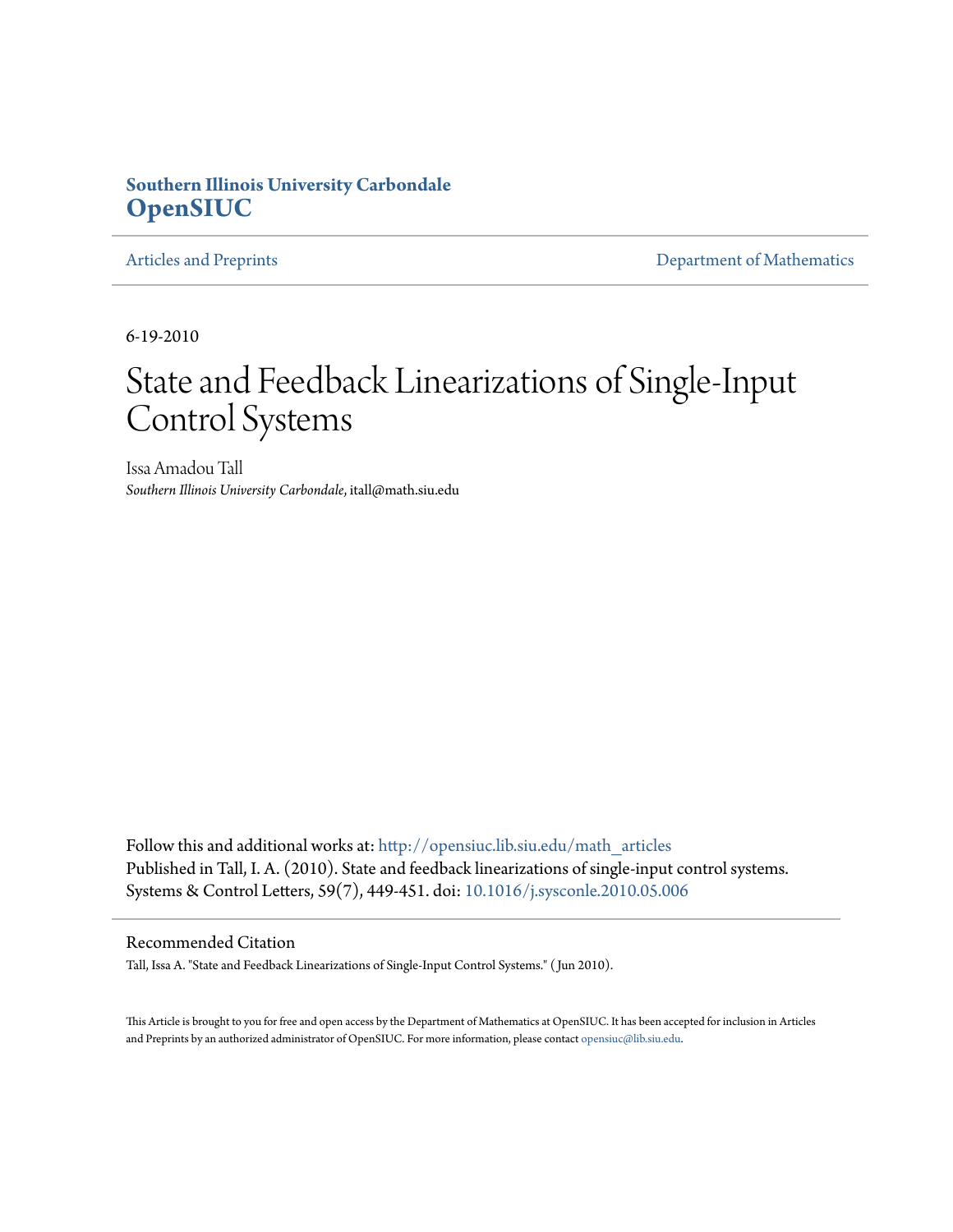# State and Feedback Linearizations of Single-Input Control Systems

Issa Amadou Tall

Southern Illinois University Carbondale,MC 4408, 1245 Lincoln Drive, Carbondale IL, 62901, USA, itall@math.siu.edu.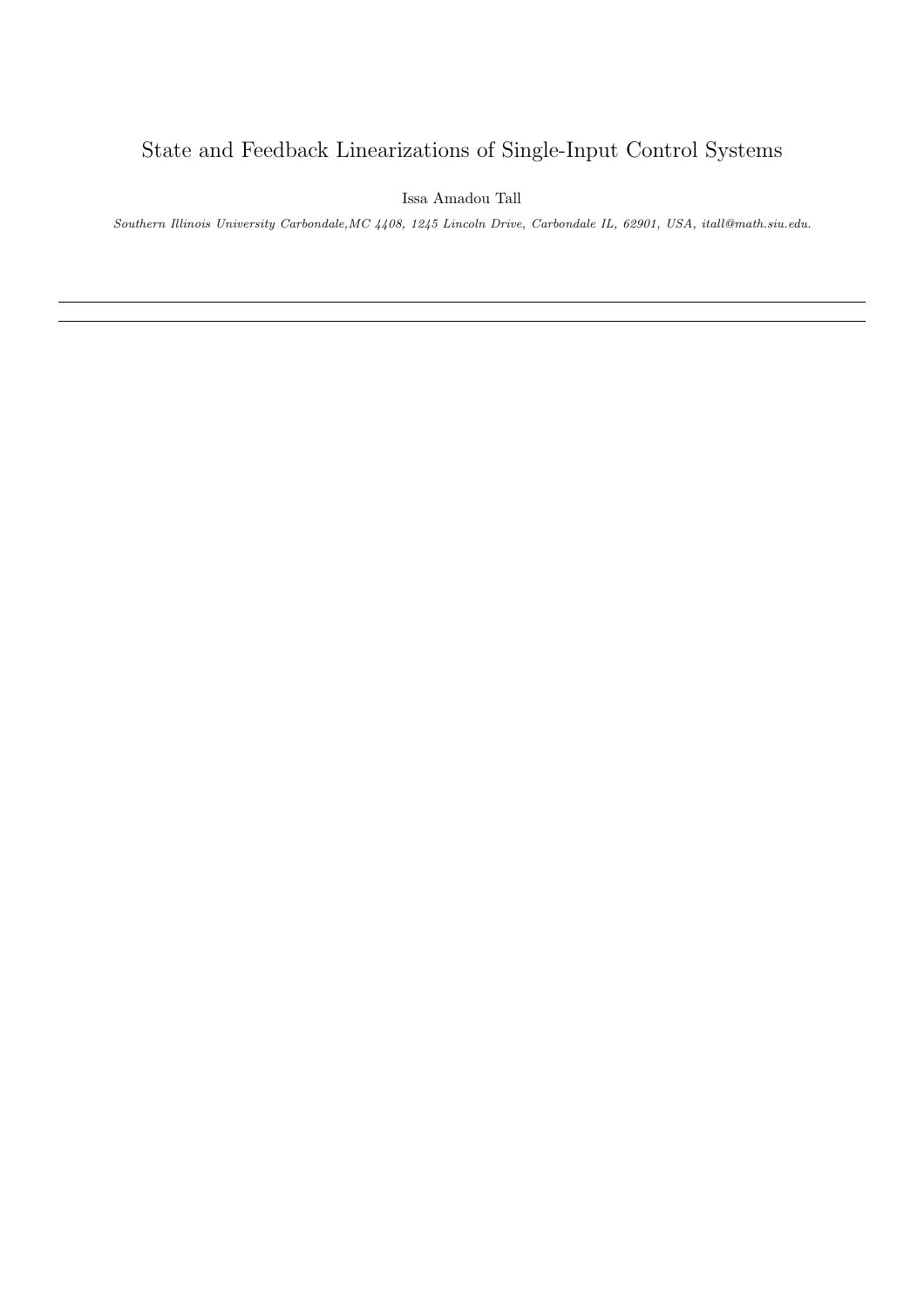## State and Feedback Linearizations of Single-Input Control Systems

Issa Amadou Tall

Southern Illinois University Carbondale,MC 4408, 1245 Lincoln Drive, Carbondale IL, 62901, USA, itall@math.siu.edu.

#### Abstract

In this paper we address the problem of state (resp. feedback) linearization of nonlinear single-input control systems using state (resp. feedback) coordinate transformations. Although necessary and sufficient geometric conditions have been provided in the early eighties, the problems of finding the state (resp. feedback) linearizing coordinates are subject to solving systems of partial differential equations. We will provide here a solution to the two problems by defining algorithms allowing to compute explicitly the linearizing state (resp. feedback) coordinates for any nonlinear control system that is indeed linearizable (resp. feedback linearizable). Each algorithm is performed using a maximum of  $n-1$  steps (n being the dimension of the system) and they are made possible by explicitly solving the Flow-box or straightening theorem. We illustrate with several examples borrowed from the literature.

#### 1. Introduction and Preliminaries

In the late seventies and early eighties the problem of transforming a nonlinear control system, via change of coordinates and feedback, into a linear one, has been introduced and is known today as feedback linearization. The feedback classification was applied first to linear systems for which a complete picture has been made possible. The controllability, observability, reachability, and realization of linear systems have been expressed in very simple algebraic terms. A crucial property of linear controllable systems is that they can be stabilized by linear feedback controllers. Because of the simplicity of their analysis and design; because several physical systems can be modeled using linear dynamics, and due to the observation that some nonlinear phenomena are just hidden linear systems, it is thus not surprising that the linearization problems were (and still are) of paramount importance and have attracted much attention. Uncovering the hidden linear properties of nonlinear control systems turns out to be useful in analyzing the latter systems though some global properties might be lost during the operation. This paper proposes a way of finding the linearizing coordinates. To give a brief description of the linearization problems we will start first by recalling some basic facts about linear systems.

#### 1.1. Linear Systems

We consider linear systems of the form

$$
\Lambda: \begin{cases} \dot{x} = Fx + Gu = Fx + \sum_{i=1}^{m} G_i u_i, \\ y = Hx \end{cases}
$$

where  $x \in \mathbb{R}^n$ ,  $Fx$  and  $G_1, \ldots, G_m$  are, respectively, linear and constant vector fields on  $\mathbb{R}^n$ ,  $Hx$  a linear vector field

Preprint submitted to Systems & Control Letters April 28, 2010

on  $\mathbb{R}^p$ , and  $u = (u_1, \ldots, u_m)^\top \in \mathbb{R}^m$ . To any linear system Λ we attach two geometric objects: (a) the controllability space

$$
\mathcal{C}_n = \text{span}\left[ G\,F\,G\,\cdots\,F^{n-1}G \right]
$$

as a  $n \times (nm)$  matrix whose columns are those of the matrices  $F^{i-1}G, i = 1, \ldots, n$ , and (b) the observability space

$$
\mathcal{O}_n = \text{span}[H^{\text{T}}(HF)^{\text{T}} \cdots (HF^{n-1})^{\text{T}}]^{\text{T}},
$$

as a  $(np) \times n$  matrix whose rows are those of the matrices  $HF^{i-1}, i = 1, \ldots, n$ . The system  $\Lambda$  is *controllable* (resp. *observable*) if and only if dim  $C_n = n$  (resp. rank  $\mathcal{O}_n = n$ ). By a linear change of coordinates  $\tilde{x} = Tx$  and a linear feedback  $u = Kx + Lv$ , where T, K, and L are matrices of appropriate sizes,  $T$  and  $L$  being invertible, the system Λ is transformed into a linear equivalent one

$$
\tilde{\Lambda} : \begin{cases} \dot{\tilde{x}} = \tilde{F}\tilde{x} + \tilde{G}v, \\ \tilde{y} = \tilde{H}\tilde{x} \end{cases}
$$

with  $\tilde{F}\tilde{x} = T(F + GK)T^{-1}$ ,  $\tilde{G} = TGL$  and  $\tilde{H} = HT^{-1}$ . It is shown in the literature [2], [14] that the dimension of  $\mathcal{C}_n$  and the rank of  $\mathcal{O}_n$ , (hence the controllability and observability), are two invariants of the feedback classification of linear systems. The problem of feedback classification for linear systems  $\Lambda$  is to find linear state coordinates  $w = Tx$  and linear feedback  $u = Kx + Lv$  that map  $\Lambda$  into a simpler linear system  $\Lambda$ . It is a classical result of the linear control theory (see, e.g., [2], [14]) that any linear controllable system is feedback equivalent to the following Brunovský canonical form (single-input case):

$$
\Lambda_{Br}: \dot{w}=Aw+bv, w\in\mathbb{R}^n, v\in\mathbb{R},
$$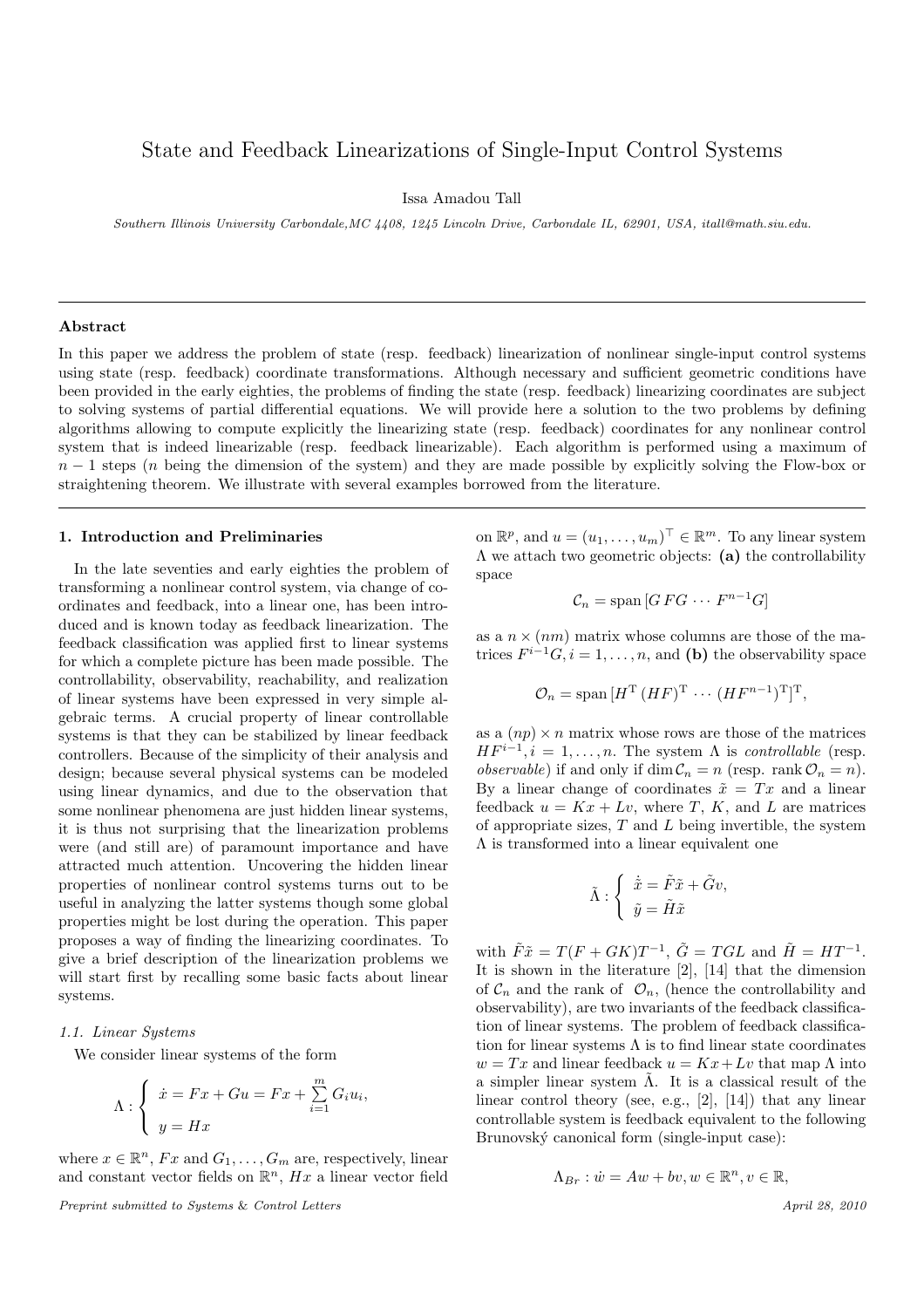where

$$
A = \begin{pmatrix} 0 & 1 & 0 & \cdots & 0 \\ 0 & 0 & 1 & \cdots & 0 \\ \vdots & \vdots & \vdots & \ddots & \vdots \\ 0 & \cdots & 0 & \cdots & 1 \\ 0 & 0 & 0 & \cdots & 0 \end{pmatrix} \qquad b = \begin{pmatrix} 0 \\ 0 \\ \vdots \\ 0 \\ 1 \end{pmatrix}
$$

When  $K = 0$  and  $L = 1$ , that is, only a linear change of coordinates is applied, the system  $\Lambda_{Br}$  is replaced by  $\Lambda_{\lambda}: \dot{w} = A_{\lambda}w + bv, w \in \mathbb{R}^n, v \in \mathbb{R}$ , where  $A_{\lambda}$  is the matrix A with the first column replaced by  $\lambda = (\lambda_1, \dots, \lambda_n)^T$ . In the case of multi-input linear control systems, we can find positive integers  $\rho_1 \geq \cdots \geq \rho_m$ ,  $\sum^m$  $\sum_{i=1} \rho_i = n$  (called controllability, Brunovský or Kronecker indices) such that  $\Lambda_{Br}$  is a cascade of single-input linear systems  $\Lambda_{Br}^1, \ldots, \Lambda_{Br}^m$ :

$$
\Lambda_{Br}^i : \dot{w}_i = A_i w_i + b_i v_i, w_i \in \mathbb{R}^{\rho_i}, v_i \in \mathbb{R},
$$

with  $A = \text{diag} \{A_1, ..., A_m\}$  and  $b = \text{diag} \{b_1, ..., b_m\}$ . For a complete description and geometric interpretation of the Brunovský controllability indices we refer to the literature  $[2]$ ,  $[11]$ ,  $[12]$ ,  $[13]$ ,  $[14]$ ,  $[25]$  and references therein.

#### 1.2. Nonlinear Systems and Linearization Problems.

Consider a smooth (resp. analytic) control-affine system

$$
\Sigma: \ \dot{x} = f(x) + g(x)u = f(x) + \sum_{i=1}^{m} g_i(x)u_i, x \in \mathbb{R}^n
$$

around an equilibrium  $(x_e, u_e)$ , that is,  $f(x_e) + g(x_e)u_e =$ 0. We assume that  $f, g_1, \ldots, g_m$  are smooth (resp. analytic) and  $(x_e, u_e) = (0, 0) \in \mathbb{R}^n \times \mathbb{R}^m$  or simply  $f(0) = 0$ . Let

$$
\tilde{\Sigma}: \ \dot{\tilde{x}} = \tilde{f}(\tilde{x}) + \tilde{g}(\tilde{x})v = \tilde{f}(\tilde{x}) + \sum_{i=1}^{m} \tilde{g}_i(\tilde{x})v_i, \tilde{x} \in \mathbb{R}^n
$$

be another smooth (resp. analytic) control-affine system. The systems  $\Sigma$  and  $\tilde{\Sigma}$  are called *feedback equivalent* if there exist

$$
\Gamma : \begin{cases} \tilde{x} = \phi(x) \\ u = \alpha(x) + \beta(x)v \end{cases}
$$

a transformation that maps  $\Sigma$  into  $\tilde{\Sigma}$ , that is, such that

$$
(PDEs) \quad \begin{cases} d\phi(x) \cdot (f(x) + g(x)\alpha(x)) & = \tilde{f}(\phi(x)) \\ d\phi(x) \cdot (g(x)\beta(x)) & = \tilde{g}(\phi(x)). \end{cases}
$$

We will briefly write  $\Gamma = (\phi, \alpha, \beta)$  and put  $\Gamma_* \Sigma = \tilde{\Sigma}$ . When  $\alpha \equiv 0$  and  $\beta \equiv id_m$ , then we say that  $\Sigma$  and  $\tilde{\Sigma}$ are *state equivalent*, and we simply write  $\phi_* \Sigma = \tilde{\Sigma}$ . The following two problems were considered in the late 1970s by Brockett [4], and Krener [16].

Problem 1. When does there exist a local diffeomorphism  $w = \phi(x)$  defining new coordinates  $w = (w_1, \ldots, w_n)$ <sup>T</sup> in which the transformed system  $\phi_*\Sigma$  takes the linear form

$$
\Lambda: \dot{w} = Fw + Gu = Fw + \sum_{i=1}^{m} G_i u_i, \ w \in \mathbb{R}^n, u \in \mathbb{R}^m
$$
?

Problem 2. When did there exist a (local) feedback transformation  $\Gamma = (\phi, \alpha, \beta)$  that takes  $\Sigma$  into a linear system

$$
\Lambda : \dot{w} = Aw + Bv = Aw + \sum_{i=1}^{m} b_i v_i, \ w \in \mathbb{R}^n, v \in \mathbb{R}^m
$$
?

When **Problem 1** (resp. **Problem 2**) is solvable, then the system  $\Sigma$  is called *state linearizable*, shortly S-linearizable (resp. *feedback linearizable*, shortly,  $F$ linearizable). Problem 1 was completely solved by Krener [16] and Problem 2 partially by Brockett [4] for  $m = 1$  and  $\beta$  constant. A generalization was obtained independently by Hunt and Su [11], Jakubczyk and Respondek [13], who gave necessary and sufficient geometric conditions in terms of Lie brackets of vector fields defining the system. Indeed, attach to  $\Sigma$  the sequence of nested distributions  $\mathcal{D}^1 \subset \mathcal{D}^2 \subset \cdots \subset \mathcal{D}^n$ , where

$$
\mathcal{D}^{k} = \left\{ ad_{f}^{q} g_{i}, \ 0 \leq q \leq k - 1, \ 1 \leq i \leq m \right\}, k = 1, \dots, n
$$

with  $ad_f^0 g_i = g_i$  and  $ad_f^l g_i = [f, ad_f^{l-1} g_i]$  for all  $l \geq 1$ .

**Theorem 1.1** (i) A control system  $\Sigma$  :  $\dot{x} = f(x) + g(x)u$ is locally state equivalent to a linear controllable system  $\Lambda$  :  $\dot{w} = Fw + Gu$  if and only if

(S1) dim span  $\{g(x), ad_f g(x), ..., ad_f^{n-1} g(x)\} = n;$ 

(S2)  $[ad_f^q g, ad_f^r g] = 0, \ \ 0 \le q < r \le n.$ 

(ii) A control system  $\Sigma : \dot{x} = f(x) + g(x)u$  is locally equivalent, via a feedback transformation  $\Gamma = (\phi, \alpha, \beta)$  to a linear controllable system  $\Lambda : \dot{w} = Aw + bv$  if and only if (F1) dim span  $\{g(x), ad_f g(x), ..., ad_f^{n-1} g(x)\} = n;$ 

(F2) 
$$
\mathcal{D}^{n-1}
$$
 is involutive, that is,  $[\mathcal{D}^{n-1}, \mathcal{D}^{n-1}] \subseteq \mathcal{D}^{n-1}$ .

If the transformation  $\Gamma = (\phi, \alpha, \beta)$  linearizes  $\Sigma$ , then (*PDEs*) should hold with  $\tilde{f}(\phi(x)) = A\phi(x), \tilde{g}(\phi(x)) = B$ . Although the conditions  $(S1)$  and  $(S2)$  (resp.  $(F1)$  and  $(F2)$ ) provide a way of testing the state (resp. feedback) linearizability of a system, they offer little on how to find the state (resp. feedback) linearizing group  $\Gamma$  except by solving  $(PDEs)$  which is, in general, not straightforward. Indeed, for the single-input case, the solvability of  $(PDEs)$ is equivalent of finding a function h with  $h(0) = 0$  such that

$$
L_g(h) = 0, L_g L_f(h) = 0, \dots, L_g L_f^{n-2}(h) = 0, L_g L_f^{n-1}(h) \neq 0,
$$

where for any vector field  $\nu$  and any function h,  $L_{\nu}(h)$  =  $\frac{\partial h}{\partial x}v(x)$  is the Lie derivative of h along  $\nu$ . We propose here to give a complete solution to both problem 1 and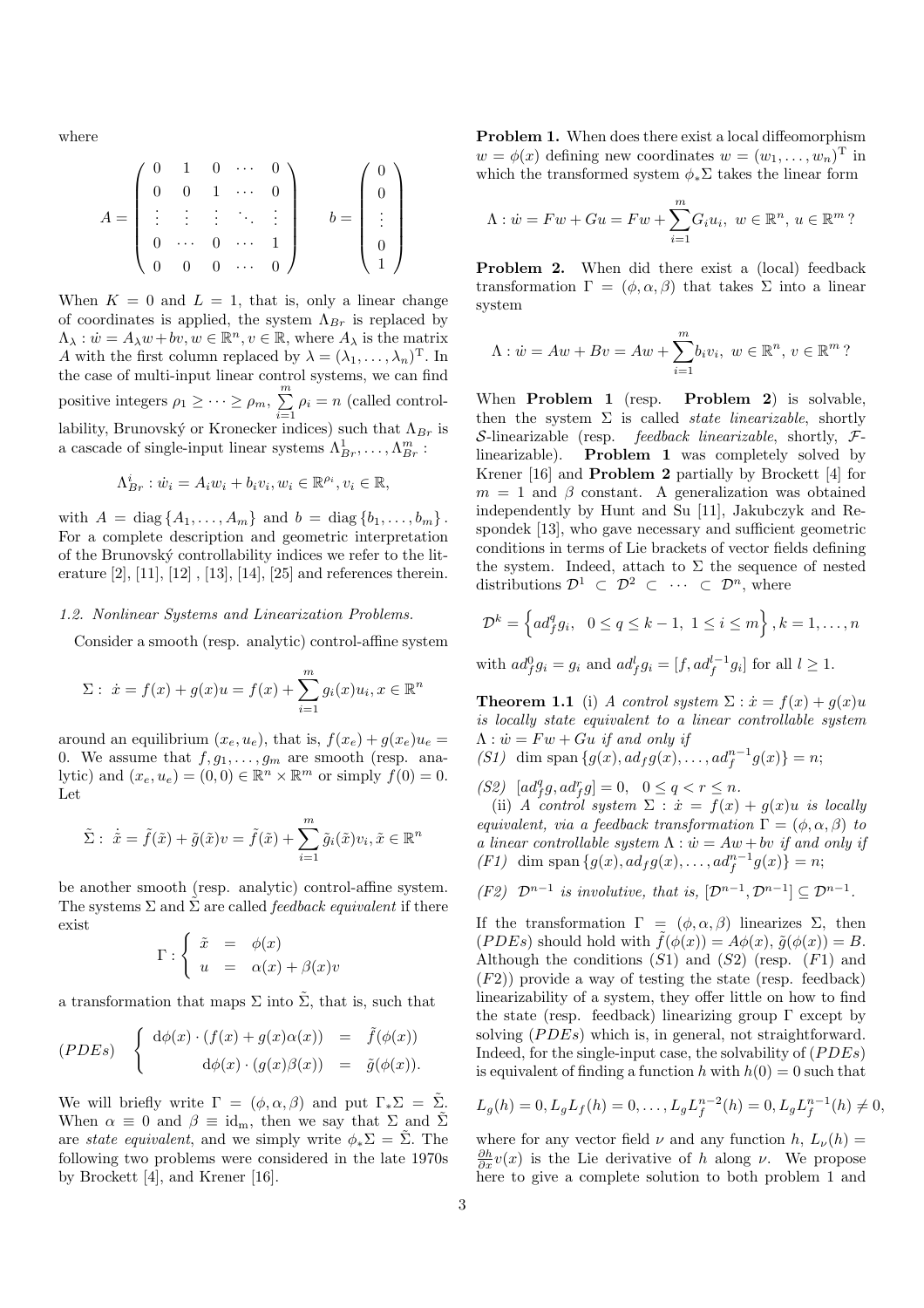problem 2 without solving the corresponding partial differential equations. We will provide an algorithm giving explicit solutions in each case. Recall that we have previously obtained explicit solutions for few subclasses of control-affine systems, namely strict feedforward forms, strict-feedforward nice and feedforward forms, for which linearizing coordinates were found without solving the corresponding PDEs (see [28], [29], [31]). Indeed, for those subclasses we exhibited algorithms that can be performed using a maximum of  $\frac{n(n+1)}{2}$  steps each involving composition and integration of functions only (but not solving PDEs) followed by a sequence of  $n + 1$  derivations. What played a main role in finding those algorithms were the strict feedforward form structure, that is, the fact that each component of the system depended only on higher variables. In this paper we consider general control-affine systems for which we provide a state and a feedback linearizing algorithms that can be implemented each using a maximum of  $n$  steps. Those algorithms are, in part, based on the explicit solving of the flow-box theorem [32] and differ completely from those outlined in [28], [31] (see also [18], [19]). Another approach was proposed in [24] based on successive integrations of differential 1-forms. It relies on successive rectification of vector fields via the characteristic method using quotient manifolds in order to reduce, at each step, the dimension of the system by one. The difference between our approach and the later is two fold: (a) explicit formulas are given in term of convergent series without solving any PDE or ODE; (b) the algorithm provides a sequence of control-affine systems without restriction on any manifold or performing a quotient on some direction. We will address here the single input case; the generalization to multiple-input control systems is in consideration and expected to appear somewhere. Let us mention that the linearization techniques have been very useful and are still of interest nowadays. If Problem 1 or Problem 2 is solvable with a controllable pair  $(A, b)$ , then the equilibrium of  $\Sigma$  can be stabilized by the feedback law  $u = -\beta(x)^{-1}(\alpha(x) + \sum_{n=1}^{\infty}$  $\sum_{j=1} k_j \varphi_j(x)$ ), where the polynomial  $p(\lambda) = \lambda^n + \sum_{n=1}^{\infty}$  $\sum_{j=1} k_j \lambda^{j-1}$  is Hurwitz.

This can be used to improve the dynamical behavior of chaotic systems as it can be seen for the Lorenz control system in [26]. Feedback linearization techniques have also been applied to optimal control problems (e.g. minimizing time) and have regained some interest recently. In [7] the authors used pseudospectral method to solve optimal control problem of feedback linearizable dynamics subject to mixed state and control constraints. As mentioned by the authors, such problems frequently arise in astronautical applications where stringent performance requirements demand optimality over feedback linearizing controls. Mayer's problem has also been considered in [1] (see also [26]) and an optimal solution for globally feedback linearizable time-invariant systems, subject to path and

actuator constraints, obtained. Recall that Mayer's problem consists of determining  $u(t)$  and  $x(t)$  with  $t \in [t_0, t_f]$ that minimize a functional cost  $J = \Phi(x(t_f), t_f)$  subject to the dynamics  $\dot{x} = f(x) + g(x)u$  and inequality constraints  $\tilde{s}(x, u) \leq 0$ ,  $\tilde{c}(x) \leq 0$  when initial states are given and terminal states satisfy  $\Psi(x(t_0), x(t_f)) = 0$ . In all these problems however, either the dynamics are assumed to be already linear or a linearizing coordinate is known through the natural outputs. Let mention that due to the difficulty of solving the partial differential equations in one part, and the fact many systems are not feedback linearizable, the exact feedback linearization has been extended in various ways. The notions of partial linearization, approximate linearization, pseudo-linearization, extended linearization, etc, have been introduced in the literature [3], [5], [6], [8], [9], [15], [17], [21], [36] to off-set the difficulties associated with exact linearization. Partial linearization is thought when the system fails to satisfy the integrability conditions and relies on the idea of finding the largest subsystem that can be linearizable. Approximate linearization was first developed in [17] and later generalized in [15] using Taylor series expansions up to some degree. The changes of coordinates and feedback obtained in this case are polynomial that linearizes the system up to some degree, and their obtention relies on a step-by-step algorithm or by the use of outputs of the system defining a relative degree for the system. In many of the methods proposed, the integrability conditions are either weakened or they are applied to a specific class of systems (we refer the interested reader to [5] for a survey and the references therein). The paper is organized as following. In Section 1.3 we give some definitions and notations to be used throughout the paper. The first main result on state linearization is given in Section 2 where an algorithm is presented, and the feedback case considered in Section 4. Illustrative examples follow each section and are given in Section 3 and Section 5. A constructive solution of the flow box theorem as well as the convergence of the series is presented in Section 6 followed by a conclusion.

#### 1.3. Notations and Definitions

For simplicity of exposition we first consider single-input control systems

$$
\Sigma: \dot{x} = f(x) + g(x)u, x \in \mathbb{R}^n, u \in \mathbb{R}.
$$

The case of multi-input systems is more involved and will be addressed somewhere else. Let  $0 \leq k \leq n-1$  be an integer.

**Definition 1.2** We say that  $\Sigma$  is Brunovský k-linear if

$$
g(x) = b, ad_f g(x) = Ab, ..., ad_f^{n-k-1} g(x) = A^{n-k-1}b,
$$

where  $(A, b)$  is the Brunovský canonical pair.

We will denote hereafter the coordinates in which the system is Brunovský k-linear by the bolded variables  $x_k$  =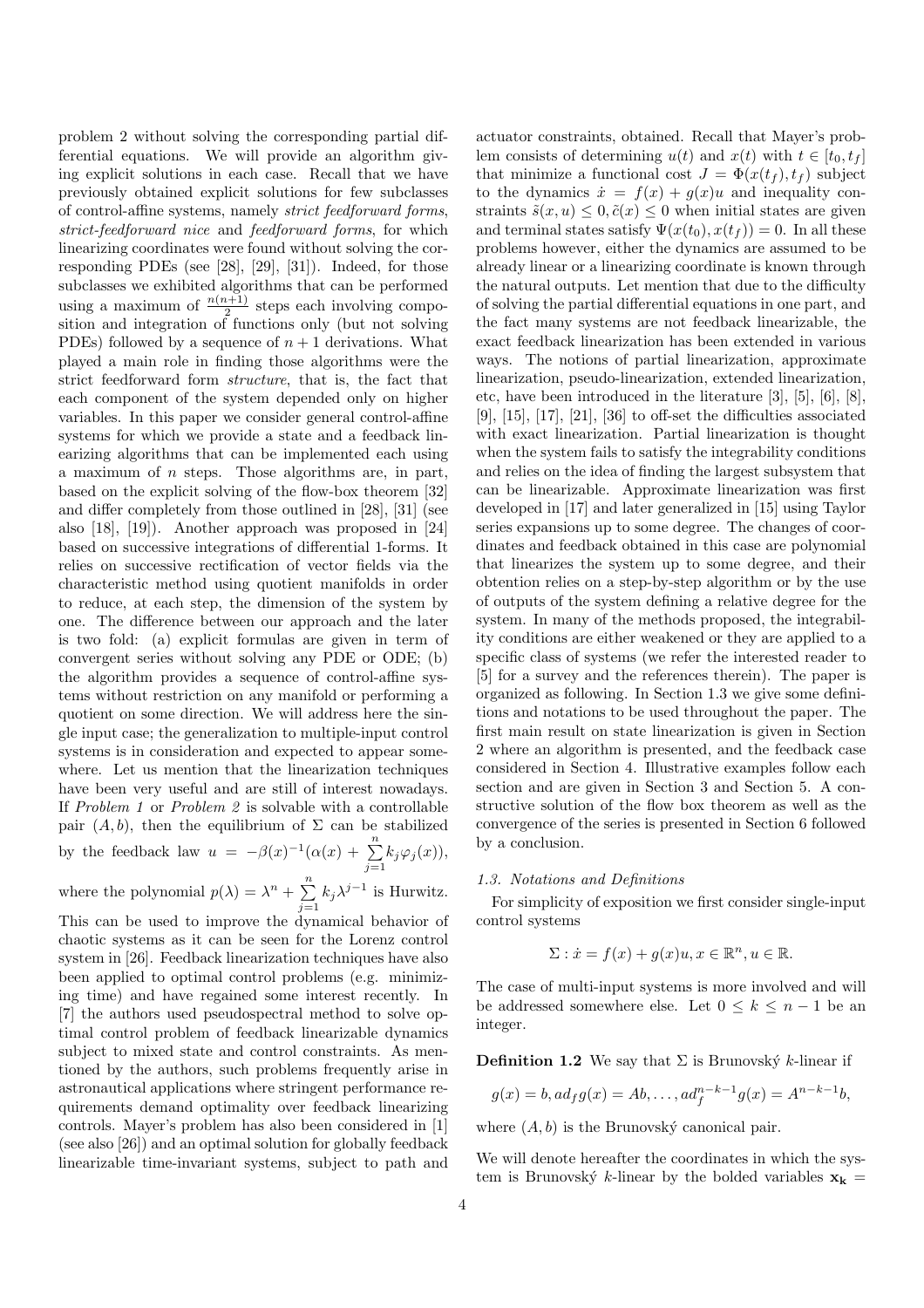$(\mathbf{x}_{k1}, \dots, \mathbf{x}_{kn})^{\mathrm{T}}$  and the system by  $\Sigma_{\mathbf{k}}^{\mathrm{Br}}$ , where  $k = \mathbf{k}$ . It follows easily that a Brunovský  $k$ -linear system takes the form

$$
\Sigma_{\mathbf{k}}^{\text{Br}}:\begin{cases}\n\dot{\mathbf{x}}_{\mathbf{k}j} = F_{\mathbf{k}j}(\mathbf{x}_{\mathbf{k}1},\ldots,\mathbf{x}_{\mathbf{k}k+1}), \text{if } 1 \leq j \leq k \\
\dot{\mathbf{x}}_{\mathbf{k}k+1} = F_{\mathbf{k}k+1}(\mathbf{x}_{\mathbf{k}1},\ldots,\mathbf{x}_{\mathbf{k}k+1}) + \mathbf{x}_{\mathbf{k}k+2} \\
\ldots \\
\dot{\mathbf{x}}_{\mathbf{k}n-1} = F_{\mathbf{k}n-1}(\mathbf{x}_{\mathbf{k}1},\ldots,\mathbf{x}_{\mathbf{k}k+1}) + \mathbf{x}_{\mathbf{k}n} \\
\dot{\mathbf{x}}_{\mathbf{k}n} = F_{\mathbf{k}n}(\mathbf{x}_{\mathbf{k}1},\ldots,\mathbf{x}_{\mathbf{k}k+1}) + u.\n\end{cases}
$$

A more compact representation of  $\Sigma_{\mathbf{k}}^{\text{Br}}$  is obtained as

$$
\Sigma_{\mathbf{k}}^{\mathrm{Br}}:\dot{\mathbf{x}}_{\mathbf{k}}=F_{\mathbf{k}}(\mathbf{x}_{\mathbf{k}1},\ldots,\mathbf{x}_{\mathbf{k}k+1})+A\hat{\mathbf{x}}_{\mathbf{k}}+bu,\ \mathbf{x}_{\mathbf{k}}\in\mathbb{R}^{n},
$$

where  $\hat{\mathbf{x}}_{\mathbf{k}} = (0, \ldots, 0, \mathbf{x}_{\mathbf{k}k+2}, \mathbf{x}_{\mathbf{k}k+3}, \ldots, \mathbf{x}_{\mathbf{k}n})^{\mathrm{T}}$  is a vector whose first  $k + 1$  components are zero. The Brunovský k-linear forms will play a crucial role in the state linearization algorithm. For the feedback linearization algorithm in Section 4, the Brunovský  $k$ -linear forms are replaced by the feedback k-forms defined as following.

**Definition 1.3** A control-affine system  $\Sigma$  :  $\dot{x} = f(x) +$  $g(x)u$  is said to be in  $(FB)_{\mathbf{k}}$ -form, and we denote it  $\Sigma_{\mathbf{k}}^{\text{FB}}$ , if in some coordinates  $\mathbf{x}_{k} = (\mathbf{x}_{k1}, \dots, \mathbf{x}_{kn})^{\mathrm{T}}$ , it takes the form

$$
\Sigma_{\mathbf{k}}^{\text{FB}}:\begin{cases}\n\dot{\mathbf{x}}_{\mathbf{k}j} = F_{\mathbf{k}j}(\mathbf{x}_{\mathbf{k}1},\ldots,\mathbf{x}_{\mathbf{k}k+1}), \text{ if } 1 \leq j \leq k \\
\dot{\mathbf{x}}_{\mathbf{k}k+1} = F_{\mathbf{k}k+1}(\mathbf{x}_{\mathbf{k}1},\ldots,\mathbf{x}_{\mathbf{k}k+2}) \\
\ldots \\
\dot{\mathbf{x}}_{\mathbf{k}n-1} = F_{\mathbf{k}n-1}(\mathbf{x}_{\mathbf{k}1},\ldots,\mathbf{x}_{\mathbf{k}n}) \\
\dot{\mathbf{x}}_{\mathbf{k}n} = F_{\mathbf{k}n}(\mathbf{x}_{\mathbf{k}1},\ldots,\mathbf{x}_{\mathbf{k}n}) + u,\n\end{cases}
$$

where  $k = \mathbf{k}$ . For simplicity we chose the coefficient of the control input u to be 1 but this is not a restriction.

#### 2. Main Results: S-Linearizability

The first result is as follows and states that any  $S$ linearizable system can be transformed into a linear form via a sequence of explicit coordinates changes each giving rise to a Brunovský k-linear system.

#### Theorem 2.1 Consider a controllable system

$$
\Sigma: \dot{x} = f(x) + g(x)u, x \in \mathbb{R}^n, u \in \mathbb{R}.
$$

Assume it is S-linearizable (denote  $\Sigma \triangleq \Sigma_n^{\text{Br}}$  and  $x \triangleq x_n$ ). There exists a sequence of explicit coordinates changes  $\varphi_{n}(x_{n}), \varphi_{n-1}(x_{n-1}), \ldots, \varphi_{1}(x_{1})$  that gives rise to a sequence of Brunovský  $k$ -linear systems  $\Sigma_{\mathbf{n}}^{\text{Br}}, \Sigma_{\mathbf{n-1}}^{\text{Br}}, \ldots, \Sigma_{\mathbf{0}}^{\text{Br}}$  such that  $\Sigma_{\mathbf{k-1}}^{\text{Br}} = \varphi_{\mathbf{k}*}(\Sigma_{\mathbf{k}}^{\text{Br}})$  for any  $1 \leq \mathbf{k} \leq n$ . The Brunovský  $\mathbf{k}$ -linear system  $\sum_{\mathbf{k}}^{\text{Br}}$  is mapped into the Brunovský (**k** – **1**)-linear system  $\Sigma_{\mathbf{k-1}}^{\text{Br}}$  if and only if

$$
\left(\mathcal{S}\pounds_{k+1}\right) \triangleq \frac{\partial^2 F_{\mathbf{k}}}{\partial \mathbf{x}_{\mathbf{k}^{k+1}}^2} = 0. \tag{2.1}
$$

Moreover, in the coordinates  $w \triangleq \varphi_1(x_1)$  the system  $\Sigma$ (actually  $\Sigma^{\text{Br}}_{\mathbf{0}}$ ) takes the simpler linear form

$$
\Lambda_{\lambda}: \dot{w} = A_{\lambda}w + bu \triangleq \begin{cases} \dot{w}_1 & = \lambda_1w_1 + w_2 \\ \dot{w}_2 & = \lambda_2w_1 + w_3 \\ \dots \\ \dot{w}_{n-1} & = \lambda_{n-1}w_1 + w_n \\ \dot{w}_n & = \lambda_nw_1 + u, \end{cases}
$$

where  $\lambda_1, \ldots, \lambda_n$  are constant real numbers.

The condition (2.1) remains the main criteria for the linearizing algorithm; it is a simplified version of Theorem 1.1 (S2). It barely means that the nonlinear vector field  $F_{\mathbf{k}}(\mathbf{x}_{\mathbf{k}1},\ldots,\mathbf{x}_{\mathbf{k}k+1})$  should be affine with respect to the variable  $\mathbf{x}_{k+1}$ . At each step, we need to check if that condition is satisfied, then proceed if yes and stop otherwise. The proof of this theorem relies mainly on the flow-box theorem for which we gave recently explicit solution [32] (see below) and on Theorem 1.1 (S2).

**Theorem 2.2** Let  $\nu$  be a smooth vector field on  $\mathbb{R}^n$ , any integer  $1 \leq k \leq n$  such that  $\nu_k(0) \neq 0$  and  $\sigma_k(x) = 1/\nu_k(x)$ .

(i) Define  $z = \varphi(x)$  by its components as following

$$
\varphi_j(x) = x_j + \sum_{s=1}^{\infty} \frac{(-1)^s x_k^s}{s!} L_{\sigma_k \nu}^{s-1}(\sigma_k \nu_j)(x)
$$
  

$$
\varphi_k(x) = \sum_{s=1}^{\infty} \frac{(-1)^{s+1} x_k^s}{s!} L_{\sigma_k \nu}^{s-1}(\sigma_k)(x)
$$
 (2.2)

for any  $1 \leq j \leq n, j \neq k$ . The diffeomorphism  $z = \varphi(x)$ satisfies  $\varphi_*(\nu) = \partial_{z_k}$ .

(ii) The diffeomorphism  $x = \psi(z)$  given by its components

$$
\psi_j(z) = z_j + \sum_{s=1}^{\infty} \frac{z_k^s}{s!} \left( \sum_{i=0}^{s-1} (-1)^i C_s^i \partial_{z_k}^i L_\nu^{s-i-1} (\nu_j)(z) \right)
$$

$$
\psi_k(z) = \sum_{s=1}^{\infty} \frac{z_k^s}{s!} \left( \sum_{i=0}^{s-1} (-1)^i C_s^i \partial_{z_k}^i L_\nu^{s-i-1} (\nu_k)(z) \right)
$$
(2.3)

for any  $1 \leq j \leq n, j \neq k$ , is the inverse of  $z = \varphi(x)$ , that is, such that  $\frac{\partial \psi(z)}{\partial z_k} = \nu(\psi(z)).$ 

Above,  $\varphi_*(\nu) = \frac{\partial \varphi}{\partial x}(\varphi^{-1}(z))\nu(\varphi^{-1}(z))$  is the mapping of tangent space induced by the diffeomorphism  $z = \varphi(x)$ , and we have adopted the following notation

$$
\partial_{z_k} = \frac{\partial}{\partial z_k}, \ \partial_{z_k} \cdot h = \frac{\partial h}{\partial z_k}, \dots, \partial_{z_k}^i \cdot h = \frac{\partial^i h}{\partial z_k^i}, \ i \geq 2.
$$

The following remarks are of paramount importance here. R1. The expressions above are not series around the origin or in the variable  $x_k$  as the coefficients  $L^s_{\sigma_k\nu}(\sigma_k\nu_j)(x)$  are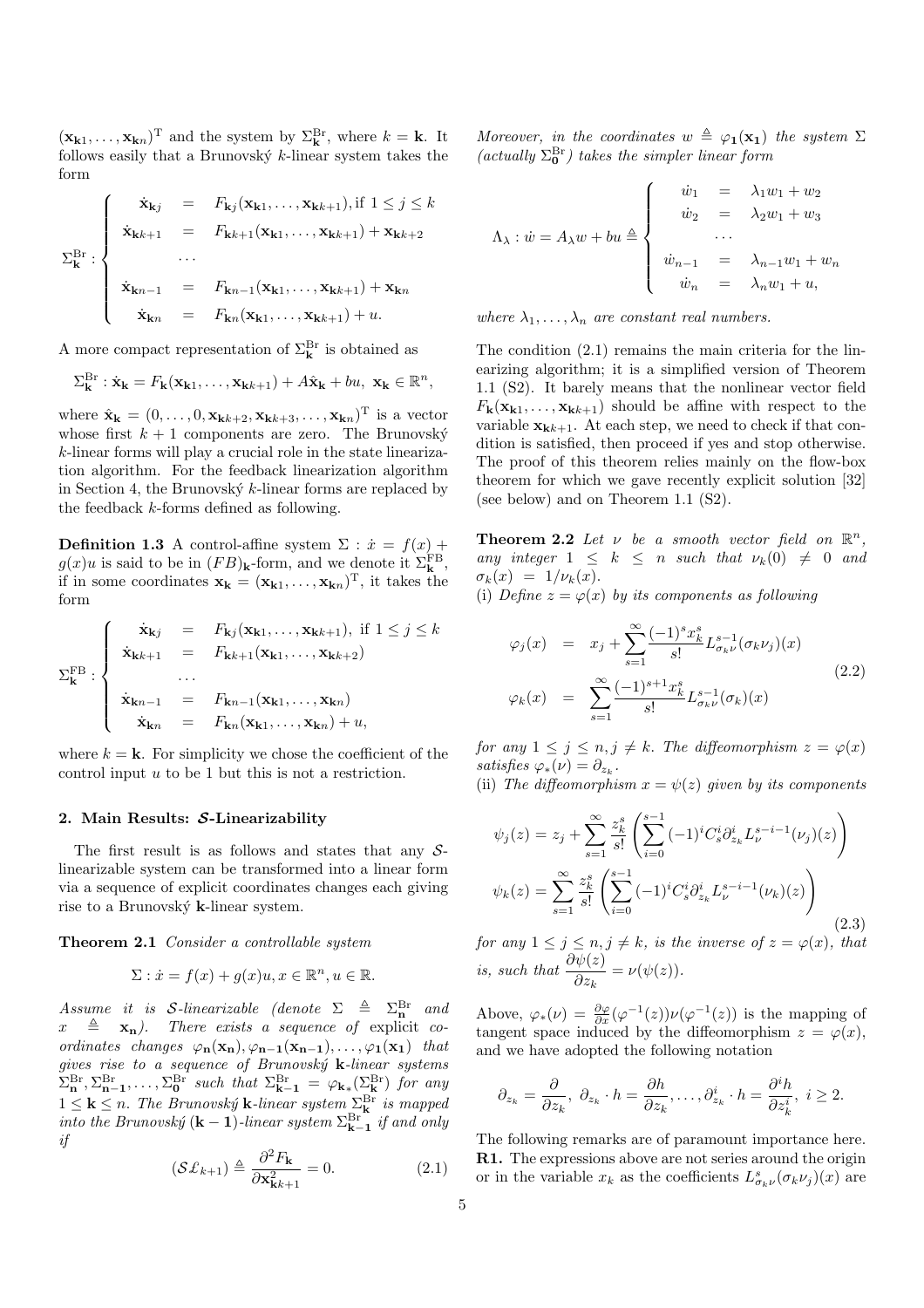evaluated at  $x = (x_1, \ldots, x_n)$  and might well depend on  $x_k$ .

**R2.** If the vector field  $\nu$  is independent of some variable  $x_l$  $(l \neq k)$ , then the diffeomorphism  $\varphi(x)$  is also independent of the variable  $x_l$  (except a linear dependence).

**R3.** If any of the components of  $\nu(x)$  is zero, say  $\nu_i(x) = 0$ , then  $\varphi_i(x) = x_i$ .

A proof of the theorem and the convergence of the series will be given in Section 6. In Section 3 we illustrate with few examples, in particular Example 3.4 will justify the fact that the expressions  $(2.2)-(2.3)$  of Theorem 2.2 are not Taylor series at the origin. For further details we refer to [32].

#### 2.1. Linearizing Coordinates

In this section we define an algorithm that shows how to compute the linearizing coordinates for the system. The algorithm stands also as a proof of Theorem 2.1. Although the algorithm generates a sequence of new coordinates  $x_n, x_{n-1}, \ldots, x_1$  as stated in Theorem 2.1, at each step, say Step  $n-k$ , we will reset the coordinates of the system as x, i.e., set  $x = x_k$  and take the coordinates of its transform as z, i.e., put  $z = \mathbf{x_{k-1}}$ . Moreover, the corresponding system  $\Sigma_{\mathbf{k}}^{\text{Br}}$  will be renamed as  $\Sigma : \dot{x} = f(x) + g(x)u$  and its transform  $\Sigma_{\mathbf{k}-\mathbf{1}}^{\text{Br}}$  by  $\tilde{\Sigma}$  :  $\dot{z} = \tilde{f}(z) + \tilde{g}(z)u$ .

A.  $(S<sub>L</sub>)$ -Algorithm. Consider a linearly controllable system

$$
\Sigma: \dot{x} = f(x) + g(x)u, \ x \in \mathbb{R}^n, \ u \in \mathbb{R}.
$$

Without loss of generality take  $g(0) = b = (0, \ldots, 0, 1)^T$ . This algorithm consists of  $n - 1$  steps.

**Step 0.** Set  $\Sigma \triangleq \Sigma_n^{\text{Br}}$  and  $x \triangleq \mathbf{x_n} = (\mathbf{x_{n1}, \ldots, x_{nn}})^{\text{T}}$ . Apply Theorem 2.2 with  $\nu = g(x)$  to construct a change of coordinates  $z = \varphi(x)$  given by  $(2.2)$ , such that  $\varphi_*(g)(z) = \partial z_n$ . Such change of coordinates transforms Σ into

$$
\tilde{\Sigma}:\dot{z}=\tilde{f}(z)+\tilde{g}(z)u=(\varphi_*f)(z)+(\varphi_*g)(z)u,\ z\in\mathbb{R}^n,
$$

where  $\tilde{g} = b$ . Denote  $\mathbf{x}_{n-1} \triangleq z$  and  $\varphi_n \triangleq \varphi$ . It follows that the change of coordinates  $\mathbf{x}_{n-1} = \varphi_n(\mathbf{x}_n)$  transforms  $\Sigma_n^{\text{Br}}$ into

$$
\Sigma_{\mathbf{n-1}}^{\mathrm{Br}}:\dot{\mathbf{x}}_{\mathbf{n-1}} = F_{\mathbf{n-1}}(\mathbf{x}_{\mathbf{n-1}}) + A\hat{\mathbf{x}}_{\mathbf{n-1}} + bu, \mathbf{x}_{\mathbf{n-1}} \in \mathbb{R}^n,
$$

where  $\hat{\mathbf{x}}_{n-1} \equiv 0$  and  $F_{n-1}(\mathbf{x}_{n-1}) = \tilde{f}(\mathbf{x}_{n-1}) = \varphi_{n*}(f)$ . Step 1. Reset the variable  $x \triangleq \mathbf{x_{n-1}}$  and  $\Sigma \triangleq \Sigma_{n-1}^{\text{Br}}$ :  $f(x) + q(x)u$  with  $q(x) = b$  and  $f(x) = F_{n-1}(x_1, \ldots, x_n)$ . For  $\Sigma$  to be S-linearizable, Theorem 1.1 (S2) should be satisfied, which is equivalent to

$$
[ad_f^q g, ad_f^r g] = 0, \ \ 0 \le q, r \le n - 1. \tag{2.4}
$$

Taking  $q = 0$  and  $r = 1$  we get in particular  $[g, ad_f g] = 0$ or equivalently (because  $g = \partial x_n$ )

$$
\left(\mathcal{S}\pounds_n\right) \triangleq \frac{\partial^2 f}{\partial x_n^2} = 0.
$$

It follows that  $f$  should be affine with respect to the variable  $x_n$ . If this condition fails then the system is not Slinearizable and the algorithm stops. Otherwise, the vector field  $f$  decomposes uniquely as

$$
f(x_1,\ldots,x_n)=F_{n-1}(x_1,\ldots,x_{n-1})+x_n\nu(x_1,\ldots,x_{n-1}).
$$

Because  $g, ad_f g$  are linearly independent, then  $\nu(0) \neq 0$ . Apply Theorem 2.2 to define a change of coordinates  $z = \varphi(x)$  such that  $\varphi_*(\nu) = \partial_{z_{n-1}}$ . Denote  $z \triangleq \mathbf{x}_{n-2}$ and  $\varphi \triangleq \varphi_{n-1}$ . The diffeomorphism  $x_{n-2} = \varphi_{n-1}(x_{n-1})$ transforms  $\Sigma_{n-1}^{\text{Br}}$  into

$$
\Sigma_{\mathbf{n-2}}^{\mathrm{Br}}\colon\!\dot{\mathbf{x}}_{\mathbf{n-2}}\!=\!F_{\mathbf{n-2}}(\mathbf{x}_{\mathbf{n-2}})+A\hat{\mathbf{x}}_{\mathbf{n-2}}+bu,\,\mathbf{x}_{\mathbf{n-2}}\in\mathbb{R}^n,
$$

where  $\hat{\mathbf{x}}_{n-2} = (0, \ldots, 0, \mathbf{x}_{n-2n})^T$  and  $F_{n-2}(\mathbf{x}_{n-2}) =$  $\varphi_{\mathbf{n-2}\ast}(F_{\mathbf{n-1}})$  is function of the variables  $x_{n-21}, \ldots, x_{n-2n-1}.$ 

**Step**  $n - \mathbf{k}$ . Assume that  $\Sigma_n^{\text{Br}}$  has been taken, via a composition  $\mathbf{x_k} = \varphi_{k+1} \circ \cdots \circ \varphi_n(x)$  of diffeomorphisms, into

$$
\Sigma_{\mathbf{k}}^{\mathrm{Br}}: \dot{\mathbf{x}}_{\mathbf{k}} = F_{\mathbf{k}}(\mathbf{x}_{\mathbf{k}1},\ldots,\mathbf{x}_{\mathbf{k}k+1}) + A\hat{\mathbf{x}}_{\mathbf{k}} + bu, \mathbf{x}_{\mathbf{k}} \in \mathbb{R}^n,
$$

where  $\hat{\mathbf{x}}_{\mathbf{k}} = (0, \ldots, 0, \mathbf{x}_{\mathbf{k}k+2}, \mathbf{x}_{\mathbf{k}k+3}, \ldots, \mathbf{x}_{\mathbf{k}n})^{\mathrm{T}}$ , and the last  $n - k$  components of the vector field  $F_{\mathbf{k}}(\mathbf{x}_{k})$  are zero. Once again reset the variable  $x \triangleq \mathbf{x}_k$  and denote  $\Sigma_k^{\text{Br}}$  simply by  $\Sigma : \dot{x} = f(x) + g(x)u$  with  $g(x) = b$  and

$$
f(x) = F_{\mathbf{k}}(x_1, \dots, x_{k+1}) + A\hat{x}_k
$$

where  $\hat{x}_k = (0, ..., 0, x_{k+2}, x_{k+3}, ..., x_n)^\text{T}$ . Notice that in these coordinates

$$
g = \partial_{x_n}, ad_f g = -\partial_{x_{n-1}}, \dots, ad_f^{n-k-1} g = (-1)^{n-k-1} \partial_{x_{k+1}}
$$

which implies that  $ad_f^{n-k}g = (-1)^{n-k} \frac{\partial F_k}{\partial x_{k+1}}$ . For  $r = n$  $k-1$  and  $q = r+1$ , the condition  $[a d_f^q g, a d_f^r g] = 0$  of Theorem 1.1  $(S1)$  is equivalent to

$$
\left(\mathcal{S}\pounds_{k+1}\right) \triangleq \frac{\partial^2 f}{\partial x_{k+1}^2} = \frac{\partial^2 F_{\mathbf{k}}}{\partial x_{k+1}^2} = 0.
$$

If the condition fails to be satisfied, then the system is not state linearizable and the algorithm stops. If satisfied this means that  $F_k$  is affine with respect to the variable  $x_{k+1}$ and decomposes as

$$
F_{\mathbf{k}}(x_k) = f_k(x_1,\ldots,x_k) + x_{k+1}\nu(x_1,\ldots,x_k),
$$

where  $\nu$  is a nonsingular vector field in  $\mathbb{R}^n$  that depends exclusively on the variables  $x_1, \ldots, x_k$ . By Theorem 2.2 we can construct a change of coordinates  $z = \varphi(x)$  such that  $\varphi_*(\nu)(z) = \partial_{z_k}$ . Moreover the components of  $\varphi$  are such that

$$
\varphi_j(x) = x_j + \phi_j(x_1, ..., x_k), \ 1 \le j \le n.
$$
 (2.5)

This change of coordinates transforms  $\Sigma$  into

$$
\tilde{\Sigma} : \dot{z} = \tilde{f}(z) + \tilde{g}(z)u = (\varphi_* f)(z) + (\varphi_* g)(z)u
$$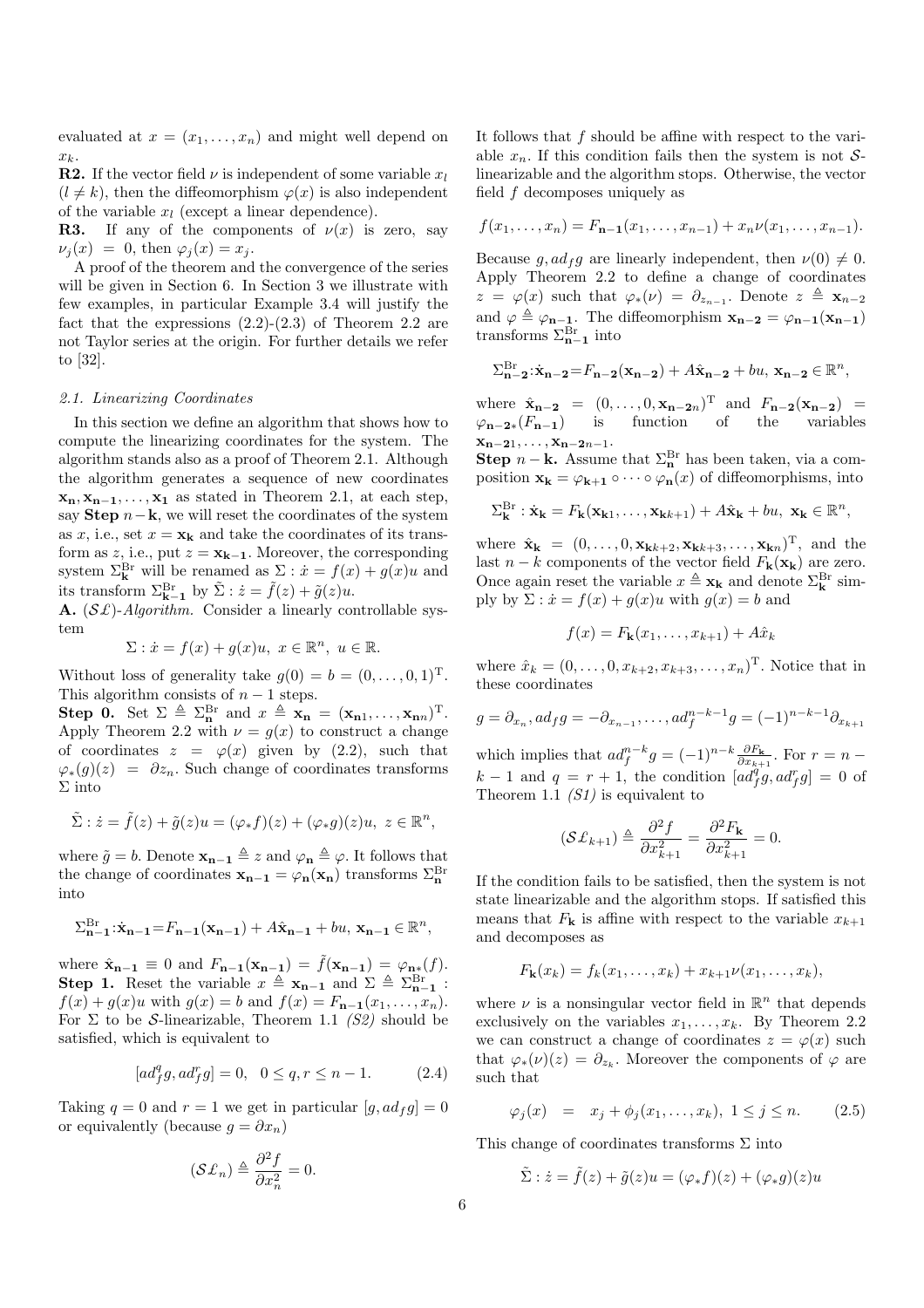where  $\tilde{g}(z) = (\varphi_* g)(z) = (0, \ldots, 0, 1)^{\mathrm{T}}$  and

$$
\tilde{f}(z) = (\varphi_* F_{\mathbf{k}})(z) + [z_{k+1} - \phi_{k+1}(\varphi^{-1}(z))](\varphi_* \nu)(z) + \varphi_* (A\hat{x})(z). \text{ by } \text{app}
$$

Because the k first components of  $A\hat{x}$  are zero, then (2.5) implies  $\varphi_*(A\hat{x})(z) = (0, \ldots, 0, z_{k+2}, \ldots, z_n, 0)^{\mathrm{T}}$ . We then deduce that  $\tilde{f}(z) = F_{k-1}(z) + A\tilde{z}$ , where  $F_{k-1}(z) =$  $(\varphi_* F_{\mathbf{k}})(z) - \varphi_{k+1}(\varphi^{-1}(z)) \partial_{z_k}$  depends exclusively on the variables  $z_1, \ldots, z_k$  and

$$
A\hat{z} = z_{k+1}\partial_{z_k} + (0, \dots, 0, z_{k+2}, z_{k+3}, \dots, z_n, 0)^{\mathrm{T}}
$$
  
=  $(0, \dots, 0, z_{k+1}, z_{k+2}, \dots, z_n, 0)^{\mathrm{T}}$ 

is such that the k first components are zero. Notice that when  $k = 0$ , the expression above reduces simply to

$$
F_{\mathbf{0}}(z) = z_1 \lambda
$$
, where  $\lambda = (\lambda_1, ..., \lambda_n)^{\mathrm{T}}$ .

This ends the general step and shows that a sequence of explicit coordinates changes  $\varphi_n(\mathbf{x}_n), \ldots, \varphi_1(\mathbf{x}_1)$  can be constructed whose composition  $z = \varphi_1 \circ \cdots \circ \varphi_n(\mathbf{x}_n)$  takes the original system  $\Sigma$  into the linear form  $\Lambda_{\lambda}$ .

B. Summary of Algorithm. Start with a system

$$
\Sigma: \dot{x} = f(x) + g(x)u, \ x \in \mathbb{R}^n, \ u \in \mathbb{R}.
$$

Step 0. Normalize the vector field  $q \mapsto q =$  $(0, \ldots, 0, 1)^T$ . Apply a linear change of coordinates to transform the linearization such that  $\frac{\partial f}{\partial x}(0) = A_{\lambda}$ . Step  $n - k$ . If the condition

$$
(\mathcal{S}\pounds_{k+1})\triangleq\frac{\partial^2 f}{\partial x_{k+1}^2}=0
$$

fails, the algorithm stops: The system is not  $S$ -linearizable. If  $(S\mathcal{L}_{k+1})$  holds, then decompose the vector field f as

$$
f(x_1,\ldots,x_{k+1})=F(x_1,\ldots,x_k)+x_{k+1}\nu(x_1,\ldots,x_k).
$$

Apply Theorem 2.2 to construct a change of coordinates  $z = \varphi(x) \in \mathbb{R}^n$  that rectifies the nonsingular vector field

$$
\nu(x) = \nu_1(x)\partial_{x_1} + \cdots + \nu_n(x)\partial_{x_n},
$$

that is, such that  $\varphi_*(\nu)(z) = \partial_{z_k}$ . Find the transform  $\varphi_*\Sigma$ of the system in precedent step. For  $k = n-1, n-2, \ldots, 2$ repeat Step  $n - k$ . End if system is linear or algorithm fails.

#### 3. State Linearization: Examples

In what follows we illustrate with few examples.

Example 3.1 Consider a single-input control system

$$
\Sigma: \dot{x} = f(x) + g(x)u \triangleq \begin{cases} \dot{x}_1 = x_2 - 2x_2x_3 + x_3^2 + 4x_2x_3u \\ \dot{x}_2 = x_3 - 2x_3u \\ \dot{x}_3 = u \end{cases}
$$

with  $f(x) = (x_2 - 2x_2x_3 + x_3^2, x_3, 0)^T$  and  $g(x) =$  $(4x_2x_3, -2x_3, 1)^T$ . First rectify the vector field  $\nu(x) \triangleq g(x)$ plying Theorem 2.2 with  $n = 3$  and  $\sigma_3(x) = 1$ . Since

$$
L_{\nu}(\nu_1) = -8x_3^2 + 4x_2, L_{\nu}^2(\nu_1) = -24x_3, L_{\nu}^3(\nu_1) = -24,
$$

we have  $L_{\nu}^{s-1}(\nu_1)=0$  for all  $s\geq 5$  and hence

$$
z_1 = \varphi_1(x) = x_1 + \sum_{s=1}^{\infty} (-1)^s \frac{x_3^s}{s!} (L^{s-1}_{\nu} \nu_1)(x),
$$
  
=  $x_1 - 4x_2 x_3^2 - 4x_3^4 + 2x_2 x_3^2 + 4x_3^4 - x_3^4$   
=  $x_1 - 2x_2 x_3^2 - x_3^4.$ 

Likewise,  $L_{\nu}(\nu_2) = -2$  and  $L_{\nu}^{s-1}(\nu_2) = 0$ ,  $s \ge 3$ , yielding

$$
z_2 = \varphi_2(x) = x_2 + \sum_{s=1}^{\infty} (-1)^s \frac{x_3^s}{s!} (L^{s-1}_{\nu} \nu_2)(x)
$$
  
=  $x_2 - x_3(-2x_3) + (1/2!)x_3^2(-2) = x_2 + x_3^2.$ 

We apply the change of coordinates

$$
z_1 = x_1 - 2x_2x_3^2 - x_3^4, z_2 = x_2 + x_3^2, z_3 = x_3
$$

to transform the original system into

$$
\tilde{\Sigma} : \dot{z} = \tilde{f}(z) + \tilde{g}(z)u \triangleq \begin{cases} \dot{z}_1 &= z_2 - 2z_2z_3\\ \dot{z}_2 &= z_3\\ \dot{z}_3 &= u, \end{cases}
$$

where  $\tilde{g}(z) = (0, 0, 1)^{\text{T}}$  and  $\tilde{f}(z) = (z_2 - 2z_2z_3, z_3, 0)^{\text{T}}$ . The vector field  $\tilde{f}(z) = (z_2 - 2z_2z_3, z_3, 0)^{\text{T}}$  decomposes

$$
\tilde{f}(z) = (z_2, 0, 0)^{\mathrm{T}} + z_3(-2z_2, 1, 0)^{\mathrm{T}}.
$$

The next step is to rectify  $\nu(x) = (-2z_2, 1, 0)^T$ . Theorem 2.2 with  $k = 2$  and  $\sigma_2(z) = 1$  yields

$$
w_1 = z_1 + \sum_{s=1}^{\infty} (-1)^s \frac{z_2^s}{s!} L_{\nu}^{s-1}(\nu_1)(z)
$$
  
=  $z_1 - z_2(-2z_2) + (1/2!)z_2^2(-2) = z_1 + z_2^2$   

$$
w_2 = z_2
$$
  

$$
w_3 = z_3.
$$

The system is then transformed, under these change of coordinates, to the linear Brunovský form  $\Lambda_{Br}$ . The linearizing coordinates for the original system are thus obtained as a composition of the two-step coordinate changes

$$
w_1 = x_1 - 2x_2x_3^2 - x_3^4 + (x_2 + x_3^2)^2 = x_1 + x_2^2
$$
  
\n
$$
w_2 = x_2 + x_3^2
$$
  
\n
$$
w_3 = x_3.
$$

Of course, these linearizing coordinates could have been obtained directly or by other methods. The emphasis here is on the applicability of the method to any linearizable system.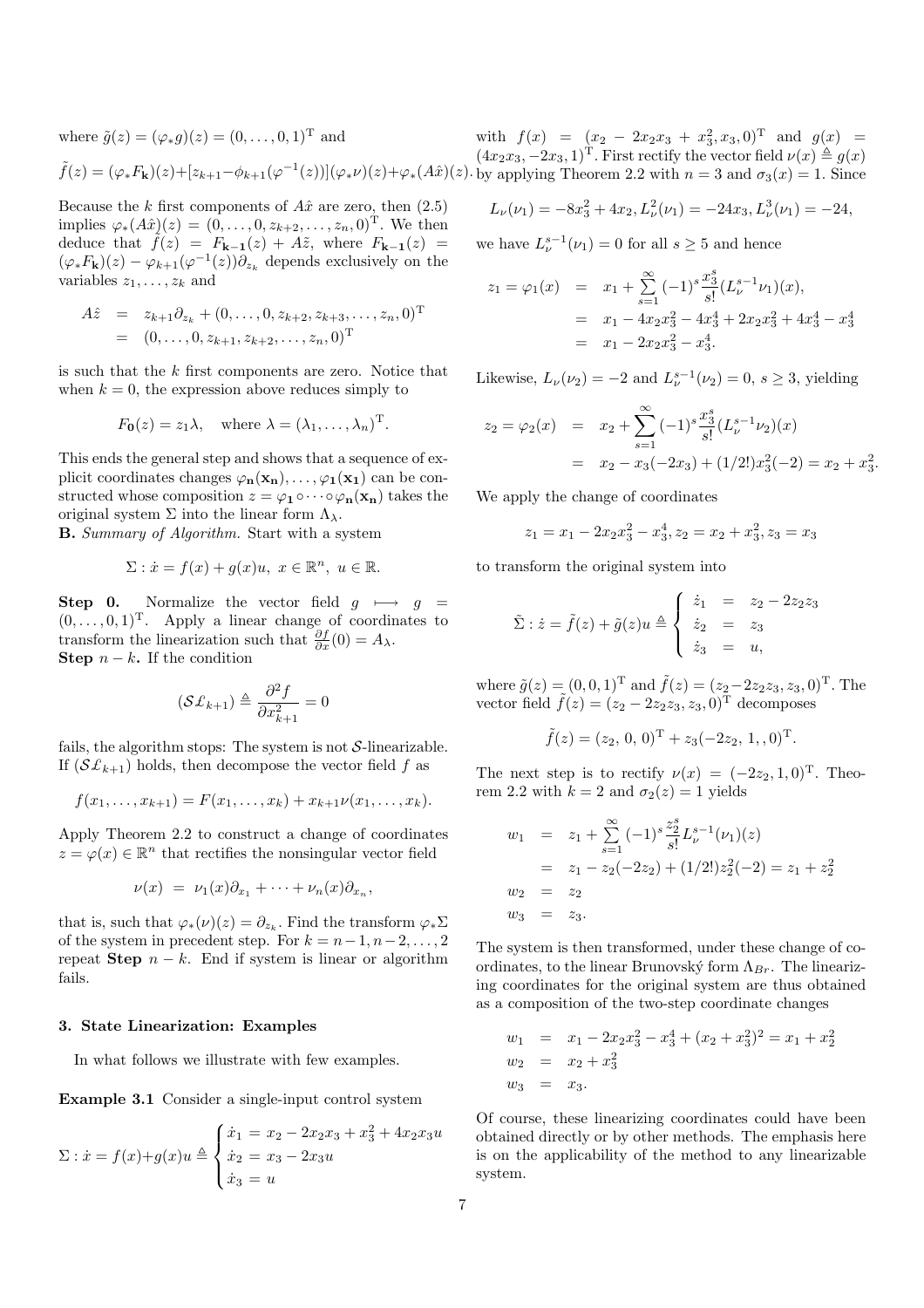Example 3.2 We consider the following example

and

$$
\Sigma: \dot{x} = f(x) + g(x)u \triangleq \begin{cases} \dot{x}_1 = x_2 + ((1/2)x_2 - (1/12)x_3x_4)u \\ \dot{x}_2 = x_3 + (1/2)x_3u \\ \dot{x}_3 = x_4 + x_4u \\ \dot{x}_4 = u. \end{cases}
$$

Because of the strict feedforward structure, we showed in [28] (using a 4-step algorithm) that the change of coordinates

$$
z = \varphi(x) \triangleq \begin{cases} z_1 &= x_1 - (1/24) \left( 12x_2 x_4 - 4x_3 x_4^2 + x_4^4 \right) \\ z_2 &= x_2 - (1/2) \left( x_3 x_4 - (1/3) x_4^3 \right) \\ z_3 &= x_3 - (1/2) x_4^2 \\ z_4 &= x_4 \end{cases} \tag{3.1}
$$

linearizes the system. We can recover such coordinates directly by applying the algorithm given in the proof. Denote by  $f(x) = (x_2, x_3, x_4, 0)^T$  and

$$
\nu(x) \triangleq g(x) = ((1/2)x_2 - (1/12)x_3x_4, (1/2)x_3, x_4, 1)^{\mathrm{T}}.
$$

The first step consists of rectifying the control vector field via Theorem 2.2. Since  $\nu_3 = 1$ , hence  $\sigma_3 = 1$  we have

$$
L_{\nu}(\nu_1) = (1/2) (x_3/2) - (1/12) (x_4^2 + x_3) = (1/6)x_3 - (1/12)x_4^2,
$$
  
and  $L_{\nu}^2(\nu_1) = \frac{1}{6}x_4 - \frac{1}{6}x_4 = 0$ , i.e.,  $L_{\nu}^s(\nu_1) = 0, s \ge 2$ . Thus  

$$
\varphi_1(x) = x_1 - x_4 \nu_1(x) + (1/2)x_4^2 L_{\nu}(\nu_1)
$$

$$
= x_1 - (1/2)x_2x_4 + (1/6)x_3x_4^2 - (1/24)x_4^3.
$$

Also  $L_{\nu}(\nu_2) = \frac{1}{2}x_4$ ,  $L_{\nu}^2(\nu_2) = \frac{1}{2}$  and  $L_{\nu}^s(\nu_2) = 0$ ,  $s \ge 3$  implies

$$
\varphi_2(x) = x_2 - x_4 \nu_2(x) + (1/2)x_4^2 L_\nu(\nu_2) - (1/6)x_4^3 L_\nu^2(\nu_2)
$$
  
=  $x_2 - (1/2)x_3 x_4 + (1/4)x_4^3 - (1/12)x_4^3$   
=  $x_2 - (1/2)x_3 x_4 + (1/6)x_4^3$ .

Similarly  $L_{\nu}(\nu_3) = 1$  and  $L_{\nu}^{s-1}(\nu_3) = 0, \forall s \geq 3$ . Hence

$$
\varphi_3(x) = x_3 - x_4 \nu_3(x) + (1/2)x_4^2 L_\nu(\nu_2)
$$
  
=  $x_3 - x_4^2 + (1/2)x_4^2 = x_3 - (1/2)x_4^2$ 

Because  $\nu_4(x) = 1$ , we get  $\varphi_4(x) = x_4$  and the change of coordinates  $(3.1)$  rectifies the control vector field g and linearizes the system. Notice that the algorithm described in [28] allowed only to find (3.1) by computing one component at a time (holding other components identity), starting from  $\varphi_3$  then  $\varphi_2$  and finally  $\varphi_1$  and updating the system after each step. A composition of different coordinates changes gave (3.1). However, Theorem 2.2 allows to compute those components independently to each other.  $\triangleright$ 

Example 3.3 Consider  $\nu(x) = x_3 \partial_{x_1} + (x_2 + x_3) \partial_{x_2} + \partial_{x_3}$ in  $\mathbb{R}^3$ . Here  $L_{\nu}(\nu_1) = 1$  and  $L_{\nu}^{s-1}(\nu_1) = 0$  for  $s \geq 3$  and  $L_{\nu}^{s-1}(\nu_2) = x_2 + x_3 + 1$  for all  $s \ge 2$ . It follows that

$$
\varphi_1(x) = x_1 + \sum_{s=1}^{\infty} \frac{(-1)^s x_3^s}{s!} L_{\nu}^{s-1}(\nu_1)(x)
$$
  
=  $x_1 - x_3 \nu_1(x) + (1/2!) x_3^2 L_{\nu}(\nu_1)(x)$   
=  $x_1 - (1/2) x_3^2$ 

$$
\varphi_2(x) = x_2 + \sum_{s=1}^{\infty} \frac{(-1)^s x_3^s}{s!} L_{\nu}^{s-1}(\nu_2)(x)
$$
  
=  $x_2 - x_3 \nu_2(x) + \sum_{s=2}^{\infty} \frac{(-1)^s x_3^s}{s!} (x_2 + x_3 + 1)$   
=  $(x_2 + x_3 + 1)e^{-x_3} - 1.$ 

To find the inverse first notice that  $\partial_{z_3}^i \cdot L^{s-i-1}_{\nu}(\nu_1)(z) = 0$ if  $(i, s) \neq (0, 1)$ , which yields

$$
\psi_1(z) = z_1 + \sum_{s=1}^{\infty} \frac{z_s^s}{s!} \left( \sum_{i=0}^{s-1} (-1)^i C_s^i \partial_{z_n}^i L_\nu^{s-i-1} (\nu_1)(z) \right)
$$
  
=  $z_1 + (1/2!) z_3^2 \nu_1(z) = z_1 + (1/2) z_3^2.$ 

From  $\partial_{z_3}^i \cdot L_\nu^{s-i-1}(\nu_2)(z) = 0$  for all  $i \geq 2$ , we deduce

$$
\sum_{i=0}^{s-1} (-1)^i C_s^i \partial_{z_3}^i L_{\nu}^{s-i-1}(\nu_2)(z)
$$
  
=  $L_{\nu}^{s-1}(\nu_2)(z) - s \partial_{z_3} L_{\nu}^{s-2}(\nu_2)(z) = z_2 + z_3 + 1 - s.$ 

By Theorem 2.2 (ii) we get the 2<sup>nd</sup> component of  $\psi(z)$  as

$$
\psi_2(z) = z_2 + \sum_{s=1}^{\infty} \frac{z_s^s}{s!} \left( \sum_{i=0}^{s-1} (-1)^i C_s^i \partial_{z_3}^i L_{\nu}^{s-i-1} (\nu_2)(z) \right)
$$
  
=  $z_2 + \sum_{s=1}^{\infty} \frac{z_s^s}{s!} (z_2 + z_3 + 1) - \sum_{s=1}^{\infty} \frac{z_s^s}{s!} s$   
=  $(z_2 + 1)e^{z_3} - z_3 - 1.$ 

It is straightforward to verify that the inverse is

$$
x = \varphi^{-1}(z) \triangleq \begin{cases} x_1 = \psi_1(z) &= z_1 + (1/2)z_3^2 \\ x_2 = \psi_2(z) &= (z_2 + 1)e^{z_3} - z_3 - 1 \\ x_3 = \psi_3(z) &= z_3. \end{cases}
$$

Example 3.4 Consider the non singular vector field  $\nu(x) = \lambda(x_3)\partial_{x_1} + \partial_{x_3}, \; x \in \mathbb{R}^3$ , where  $\lambda$  is a flat function, that is,  $\lambda$  and all its derivatives are zero at  $x_3 = 0$ . A well-known example is the function defined by  $\lambda(0) = 0$ , and  $\lambda(x_3) = \exp(-1/x_3^2)$  if  $x_3 \neq 0$ . It is straightforward to check that  $L_{\nu}^{s-1}(\nu_1)(x) = \lambda^{(s-1)}(x_3)$  for all  $s \geq 1$ , where  $\lambda^{(k)}(x_3)$  is the k<sup>th</sup> derivative of  $\lambda$ . Should (2.2) have been a series around 0 or at  $x_k = 0$  the straightening diffeomorphism would have been identity:

$$
z = \varphi(x) \triangleq \begin{cases} \varphi_1(x) &= x_1 + \sum_{s=1}^{\infty} \frac{(-1)^s x_3^s}{s!} L_{\nu}^{s-1}(\nu_1)(0) = x_1 \\ \varphi_2(x) &= x_2 + \sum_{s=1}^{\infty} \frac{(-1)^s x_3^s}{s!} L_{\nu}^{s-1}(\nu_2)(0) = x_2 \\ \varphi_3(x) &= \sum_{s=1}^{\infty} \frac{(-1)^{s-1} x_3^s}{s!} L_{\nu}^{s-1}(1)(0) = x_3 \end{cases}
$$

which is impossible. However we can verify easily that  $\varphi_1(x) = x_1 - \int_0^{x_3} \lambda(u) \, \mathrm{d}u$  which coincides with

$$
\varphi_1(x) = x_1 + \sum_{s=1}^{\infty} \frac{(-1)^s x_3^s}{s!} \lambda^{(s-1)}(x_3).
$$

.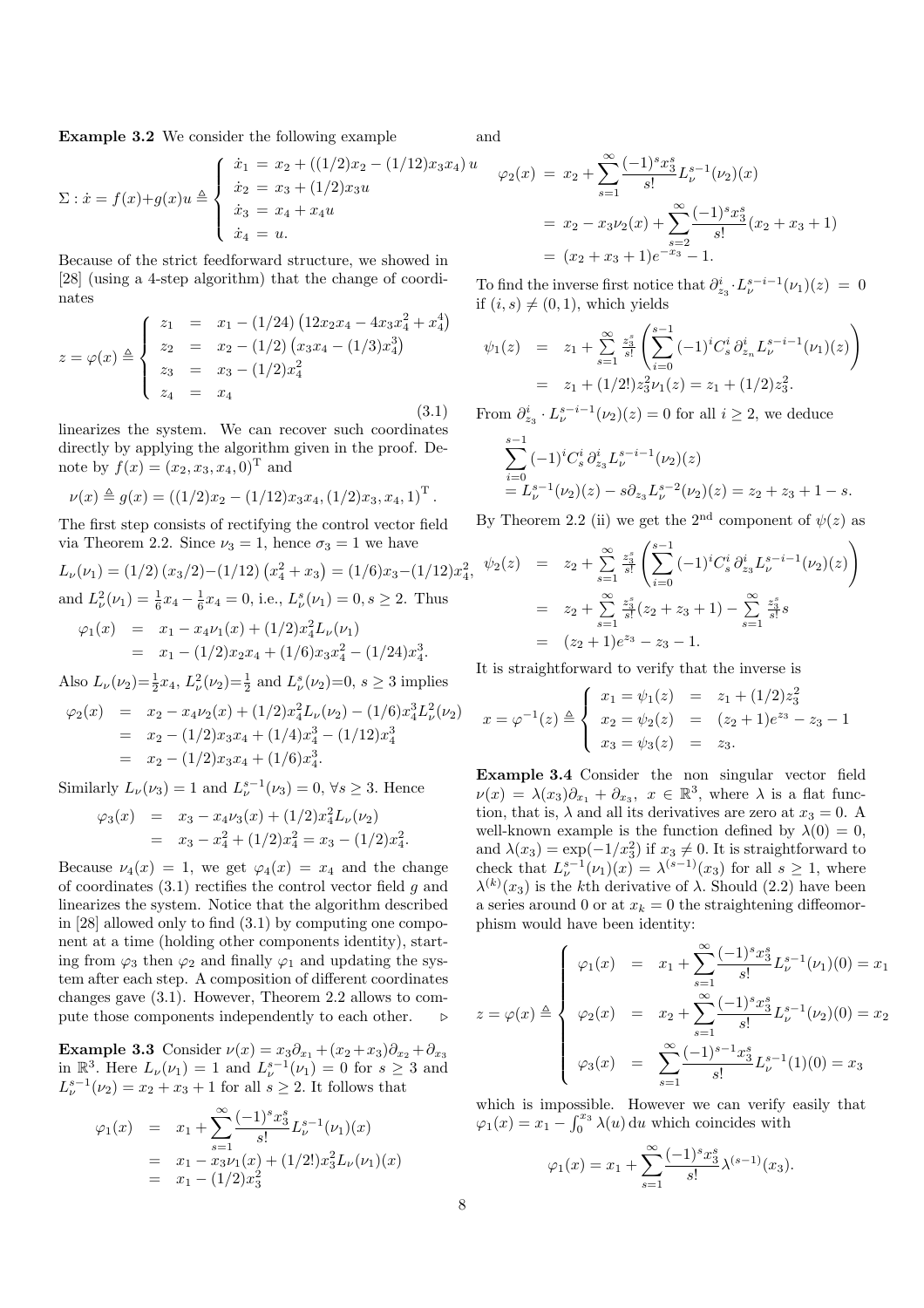Indeed,  $\int_0^{x_3} \lambda(u) \, \mathrm{d}u = \infty$  $s=1$  $(-1)^s x_3^s$  $\frac{1}{s!} \lambda^{(s-1)}(x_3)$  because the two functions coincide when  $x_3 = 0$  and it is enough to

verify that their derivatives are also equal. The derivative of the right hand side gives after simplification

$$
-\sum_{s=1}^{\infty} \frac{(-1)^s x_3^{s-1}}{(s-1)!} \lambda^{(s-1)}(x_3) - \sum_{s=1}^{\infty} \frac{(-1)^s x_3^s}{s!} \lambda^{(s)}(x_3) = \lambda(x_3).
$$

Now to find the inverse of the normalizing coordinates, let us apply Theorem 2.2 (ii) with  $n = 3$  and  $k = 3$ . First we have  $L^s_\nu \nu = \lambda^{(s)}(x_3)\partial_{x_1}$  for all  $s \ge 1$ . We thus have

$$
\psi(z) = z + \sum_{s=1}^{\infty} \frac{z_3^s}{s!} \left( \sum_{i=0}^{s-1} (-1)^i C_s^i \partial_{z_3}^i (L_{\nu}^{s-i-1} \nu)(z) \right)
$$
  
\n
$$
= z + \sum_{s=1}^{\infty} \frac{z_3^s}{s!} \left( \sum_{i=0}^{s-1} (-1)^i C_s^i \right) \lambda^{(s-1)}(z_3) \partial_{z_1}
$$
  
\n
$$
= \left( z_1 - \sum_{s=1}^{\infty} \frac{(-1)^s z_3^s}{s!} \lambda^{(s-1)}(z_3) \right)
$$
  
\n
$$
z_2
$$
  
\n
$$
z_3
$$

It clearly follows that  $\psi(z) = \int z_1 +$  $\int z_3$  $\lambda(s)\,{\mathrm{d}} s, z_2, z_3\0$  $\sqrt{T}$ which was predictable directly by inverting  $z = \varphi(x)$ .  $\triangleright$ 

#### 4. Main Results: F-Linearizable Systems

Below we give our main result, that is, an algorithm allowing to construct explicitly feedback linearizing coordinates. We first recall the following well-known result.

**Theorem 4.1** A control system  $\Sigma$  :  $\dot{x} = f(x) + g(x)u$  is locally F-equivalent to a linear controllable system if and only if it is  $S$ -equivalent to a feedback form

$$
(FB) \begin{cases} \n\dot{z}_1 = \hat{f}_1(z_1, z_2) \\
\dot{z}_2 = \hat{f}_2(z_1, z_2, z_3) \\
\cdots \\
\dot{z}_{n-1} = \hat{f}_{n-1}(z_1, \ldots, z_n) \\
\dot{z}_n = \hat{f}_n(z_1, \ldots, z_n) + \hat{g}_n(z_1, \ldots, z_n)u.\n\end{cases}
$$

The proof of Theorem 4.1 is straightforward and can be found in the literature (e.g. [11], [12], [13], [25]). Let  $\hat{f} =$  $(\hat{f}_1, \ldots, \hat{f}_n), \hat{g} = (0, \ldots, 0, \hat{g}_n)$  and  $\hat{h}(z) = z_1$ . It follows that the feedback transformation  $\Gamma \triangleq (\hat{\varphi}, \hat{\alpha}, \hat{\beta})$  defined by  $w = \hat{\varphi}(z), u = \hat{\alpha}(z) + \hat{\beta}(z)v$ , where

$$
\hat{\varphi}_1(z) = \hat{h}(z), \hat{\varphi}_2(z) = L_{\hat{f}}(\hat{h}), \dots, \hat{\varphi}_n(z) = L_{\hat{f}}^{n-1}(\hat{h})
$$

$$
\hat{\alpha}(z) = -\frac{L_{\hat{f}}^n(\hat{h})}{L_{\hat{g}}L_{\hat{f}}^{n-1}(\hat{h})} \text{ and } \hat{\beta}(z) = -\frac{1}{L_{\hat{g}}L_{\hat{f}}^{n-1}(\hat{h})}
$$

brings (FB) into the Brunovský canonical form  $\Lambda_{Br}$ . Consider  $\Sigma$ :  $\dot{x} = f(x) + g(x)u$  and recall Definition 1.3 that  $\Sigma$  is in  $(FB)_{\mathbf{k}}$ -form, if in some coordinates  $\mathbf{x}_{\mathbf{k}} =$  $(\mathbf{x}_{\mathbf{k}1}, \ldots, \mathbf{x}_{\mathbf{k}n})$ , it takes the form

$$
\Sigma_{\mathbf{k}}^{\text{FB}}:\begin{cases}\n\dot{\mathbf{x}}_{\mathbf{k}j} = F_{\mathbf{k}j}(\mathbf{x}_{\mathbf{k}1},\ldots,\mathbf{x}_{\mathbf{k}k+1}), \text{ if } 1 \leq j \leq k \\
\dot{\mathbf{x}}_{\mathbf{k}k+1} = F_{\mathbf{k}k+1}(\mathbf{x}_{\mathbf{k}1},\ldots,\mathbf{x}_{\mathbf{k}k+2}) \\
\ldots \\
\dot{\mathbf{x}}_{\mathbf{k}n-1} = F_{\mathbf{k}n-1}(\mathbf{x}_{\mathbf{k}1},\ldots,\mathbf{x}_{\mathbf{k}n}) \\
\dot{\mathbf{x}}_{\mathbf{k}n} = F_{\mathbf{k}n}(\mathbf{x}_{\mathbf{k}1},\ldots,\mathbf{x}_{\mathbf{k}n}) + u,\n\end{cases}
$$

where  $k = \mathbf{k}$ .

Theorem 4.2 Consider a linearly controllable system

$$
\Sigma: \dot{x} = f(x) + g(x)u, \, x \in \mathbb{R}^n, \, u \in \mathbb{R}.
$$

Assume it is *F*-linearizable (let  $\Sigma \triangleq \Sigma_n^{FB}$  and  $x \triangleq \mathbf{x}_n$ ). There exists a sequence of explicit coordinates changes  $\varphi_{\mathbf{n}}(\mathbf{x}_{\mathbf{n}}), \varphi_{\mathbf{n-1}}(\mathbf{x}_{\mathbf{n-1}}), \ldots, \varphi_{\mathbf{2}}(\mathbf{x}_{\mathbf{2}})$  that gives rise to a sequence of  $(FB)_{\mathbf{k}}$ -forms  $\Sigma_{\mathbf{n}-\mathbf{1}}^{\text{FB}}, \Sigma_{\mathbf{n}-\mathbf{2}}^{\text{FB}}, \ldots, \Sigma_{\mathbf{1}}^{\text{FB}}$  such that for any  $2 \leq k \leq n$  we get  $\Sigma_{k-1}^{FB} = (\varphi_k)_* \Sigma_k^{FB}$ . Moreover, in the coordinates  $z \triangleq \varphi_2(\mathbf{x_2})$  the system  $\Sigma$  (actually  $\Sigma_1^{\text{FB}}$ ) takes the feedback form  $(FB)$ .

A direct consequence of this result is the following corollary.

Corollary 4.3 Consider a linearly controllable system  $\Sigma$ and assume it is  $\mathcal F$ -linearizable. Then  $\Sigma$  is linearizable by the feedback transformation  $w = \hat{\varphi} \circ \varphi(x), u = \hat{\alpha}(\varphi(x)) +$  $\hat{\beta}(\varphi(x))v$ , where  $z = \varphi(x)$  is the diffeomorphism taking  $\Sigma$ into the feedback form  $(FB)$ , and  $\Gamma = (\hat{\varphi}, \hat{\alpha}, \hat{\beta})$  the transformation taking (FB) into to the Brunovský form  $\Lambda_{Br}$ .

The proof of Theorem 4.2 follows from the algorithm below.

A.  $(\mathcal{F}\mathcal{L})$ -Linearizing Algorithm. Consider the system  $\Sigma: \dot{x} = f(x) + g(x)u, x \in \mathbb{R}^n, u \in \mathbb{R}$  and assume it is *F*-linearizable. Applying a linear feedback  $z = Tx, u =$  $Kx + Lv$ , if necessary, we assume that  $\frac{\partial f}{\partial x}(0) = A$  and  $g(0) = b$ , where  $(A, b)$  is the Brunovský canonical pair. The algorithm below consists of a maximum of  $n-1$  steps. Step 1. Set  $\Sigma \triangleq \Sigma_n^{\text{FB}}$  and  $x \triangleq \mathbf{x_n} = (\mathbf{x_{n1}, \ldots, x_{nn}})^{\text{T}}$ . Apply Theorem II.2 ([33]) with  $\nu = g(x)$  to construct a change of coordinates  $z = \varphi(x)$  such that  $\varphi_*(g)(z) = \partial_{z_n}$ . If we denote  $\mathbf{x}_{n-1} \triangleq z$  and  $\varphi_n \triangleq \varphi$ , it thus follows that the change of coordinates  $\mathbf{x}_{n-1} = \varphi_n(\mathbf{x}_n)$  takes  $\Sigma_n^{\text{FB}}$  into

$$
\Sigma_{n-1}^{FB}: \begin{cases}\n\dot{x}_{n-11} = F_{n-11}(x_{n-11},...,x_{n-1n}) \\
\dot{x}_{n-12} = F_{n-12}(x_{n-11},...,x_{n-1n}) \\
... \\
\dot{x}_{n-1n-1} = F_{n-1n-1}(x_{n-11},...,x_{n-1n}) \\
\dot{x}_{n-1n} = F_{n-1n}(x_{n-11},...,x_{n-1n}) + u.\n\end{cases}
$$

Remark that this first step is independent of whether  $\Sigma$  is  $F$ -linearizable or not. It depends only on the fact that the vector field  $q$  is nonsingular, and hence, can be rectified.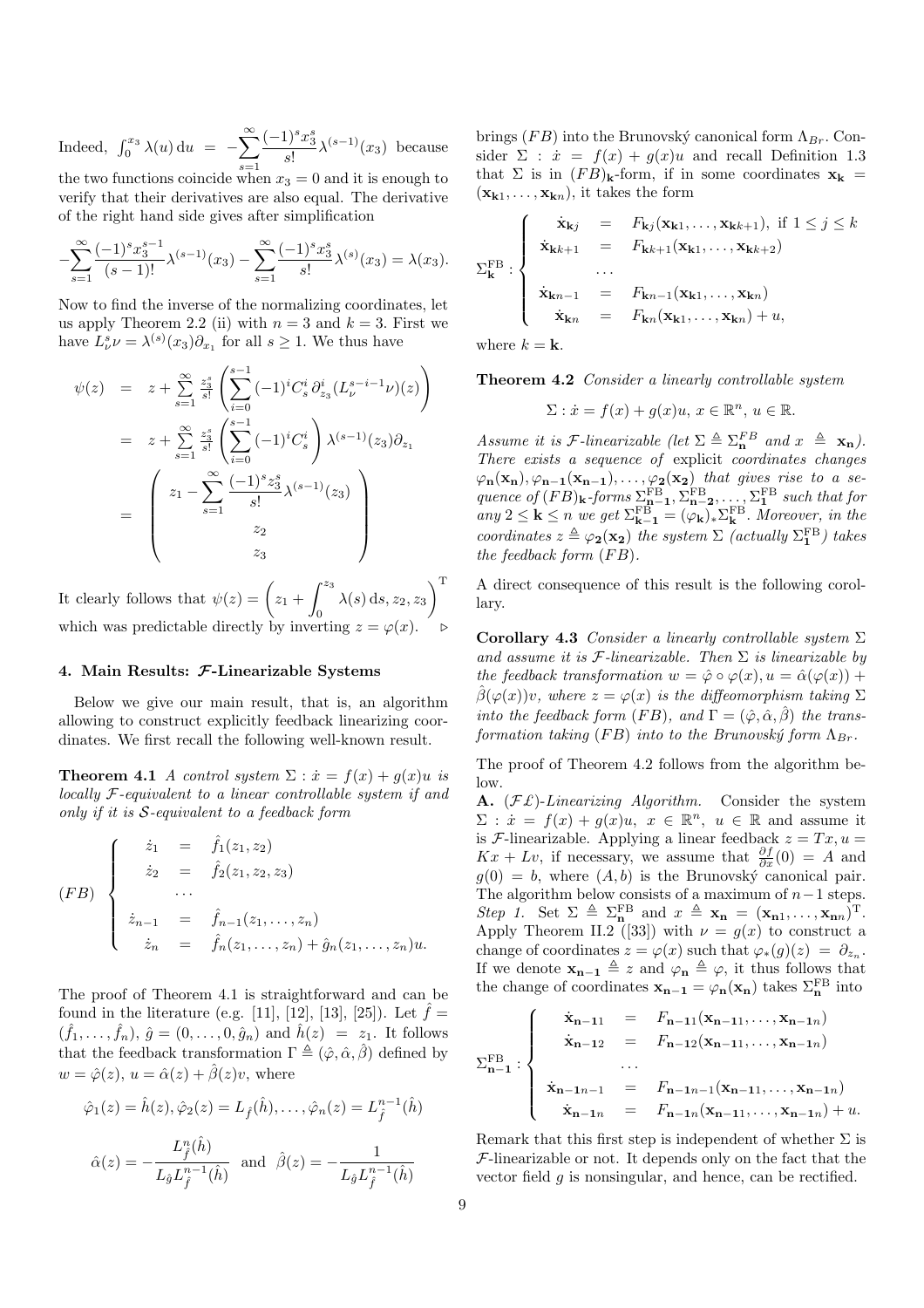Step  $n-k$ . Assume that a sequence of explicit coordinates changes  $\varphi_n, \ldots, \varphi_{k+1}$  were found whose composition  $x_k =$  $\varphi_{\mathbf{k}+\mathbf{1}} \circ \cdots \circ \varphi_{\mathbf{n}}(\mathbf{x}_{\mathbf{n}})$  takes  $\Sigma_{\mathbf{n}}^{\text{FB}}$  into the  $(FB)_{\mathbf{k}}$ -form

$$
\Sigma_{\mathbf{k}}^{\mathrm{FB}} : \dot{\mathbf{x}}_{\mathbf{k}} = F_{\mathbf{k}}(\mathbf{x}_{\mathbf{k}}) + bu, \ \mathbf{x}_{\mathbf{k}} \in \mathbb{R}^{n},
$$

where (recall that  $k = \mathbf{k}$ )

$$
F_{\mathbf{k}j}(\mathbf{x}_{\mathbf{k}}) = \begin{cases} F_{\mathbf{k}j}(\mathbf{x}_{\mathbf{k}1}, \dots, \mathbf{x}_{\mathbf{k}k+1}), & 1 \le j \le k \\ F_{\mathbf{k}j}(\mathbf{x}_{\mathbf{k}1}, \dots, \mathbf{x}_{\mathbf{k}j+1}), & k+1 \le j \le n-1 \\ F_{\mathbf{k}j}(\mathbf{x}_{\mathbf{k}1}, \dots, \mathbf{x}_{\mathbf{k}n}), & j = n. \end{cases}
$$

Once again reset the variable  $x \triangleq \mathbf{x_k}$  and denote  $\Sigma_k^{\text{FB}}$ simply by  $\Sigma : \dot{x} = f(x) + g(x)u$  with  $g(x) = b$  and

$$
f_j(x) = \begin{cases} f_j(x_1, \dots, x_{k+1}), & 1 \le j \le k \\ f_j(x_1, \dots, x_{j+1}), & k+1 \le j \le n, \end{cases}
$$

where the last component  $f_n$  depends only on  $x_1, \ldots, x_n$ . We showed in Section 6 (6.1) that there exist smooth functions  $\Theta(x) = \Theta(x_1, ..., x_{k+1}), F_j(x) = F_j(x_1, ..., x_k)$ and  $\nu_j(x) = \nu_j(x_1, \ldots, x_k)$  for  $1 \leq j \leq k$  such that  $f_j(x_1, \ldots, x_{k+1}) = F_j(x) + \nu_j(x) \Theta(x) \ \ 1 \leq j \leq k$  with  $\Theta(0) \neq 0$ . Moreover,  $\nu_k(0) \neq 0$  because  $\frac{\partial f_k}{\partial x_{k+1}}(0) \neq 0$ . Define the nonsingular vector field  $\nu(x) = \nu_1(x)\partial_{x_1} + \cdots$  $\nu_k(x)\partial_{x_k} \in \mathbb{R}^k$  and apply Theorem II.2 ([33]) to construct a change of coordinates  $z = \varphi(x_1, \ldots, x_k) \in \mathbb{R}^k$  such that  $\varphi_*(\nu)(z) = \partial_{z_k}$ . Extend such change of coordinates in  $\mathbb{R}^n$ (still called  $\varphi$ ) by

$$
z = \varphi(x) = (\varphi_1(x), \dots, \varphi_k(x), x_{k+1}, \dots, x_n)^{\mathrm{T}}.
$$

The inverse  $x = \psi(z) = \varphi^{-1}(z)$  is also obtained by Theorem II.2 ([33]). Clearly, the inverse is of the form

$$
x = \psi(z) = (\psi_1(z), \dots, \psi_k(z), z_{k+1}, \dots, z_n)^{\mathrm{T}}.
$$

The change of coordinates transforms the system  $\Sigma$  into

$$
\tilde{\Sigma}: \dot{z} = \tilde{f}(z) + \tilde{g}(z)u = \varphi_* f(z) + \varphi_* g(z)u,
$$

where  $\varphi_* g(z) = (0, \ldots, 0, 1)^T$  and

$$
\tilde{f}(z) = \varphi_* f(z) = \sum_{j=1}^k \varphi_* \Big( f_j(x_1, \dots, x_{k+1}) \partial_{x_j} \Big) + \sum_{j=k+1}^n \varphi_* \Big( f_j(x_1, \dots, x_{j+1}) \partial_{x_j} \Big).
$$

It is easy to see that the second term is equivalent to

$$
\sum_{j=k+1}^{n} \varphi_{*} \Big( f_{j}(x_{1}, \ldots, x_{j+1}) \partial_{x_{j}} \Big) = \sum_{j=k+1}^{n} f_{j}(\psi(z)) \partial_{z_{j}}.
$$
 (4.1)

The first term rewrites

$$
\sum_{j=1}^{k} \varphi_* \Big( f_j(x) \partial_{x_j} \Big) = \sum_{j=1}^{k} \varphi_* \Big( F_j(x_1, \dots, x_k) \partial_{x_j} \Big) \n+ \sum_{j=1}^{k} \varphi_* \Big( \Theta(x) \nu_j(x_1, \dots, x_k) \partial_{x_j} \Big) \n= \sum_{j=1}^{k} \tilde{F}_j(z_1, \dots, z_k) \partial_{z_j} + \Theta(\psi(z)) \partial_{z_k}
$$
\n(4.2)

We deduce from  $(4.2)$  that the first  $k-1$  components depend only on the variables  $z_1, \ldots, z_k$  and the kth component depends on  $z_1, \ldots, z_{k+1}$ . In the other hand  $(4.1)$ shows that the j<sup>th</sup> component  $(j = k + 1, ..., n)$  depends on the variables  $z_1, \ldots, z_{j+1}$ . We thus conclude that

$$
\tilde{f}_j(z) = \begin{cases} \tilde{f}_j(z_1,\ldots,z_k), & 1 \le j \le k-1 \\ \tilde{f}_j(z_1,\ldots,z_{j+1}), & k \le j \le n, \end{cases}
$$

where the last component  $\tilde{f}_n$  depends only on  $z_1, \ldots, z_n$ . Denote  $\mathbf{x}_{\mathbf{k}-\mathbf{1}} \triangleq z$  and  $\varphi_{\mathbf{k}} \triangleq \varphi$ . Thus the change of coordinates  $\mathbf{x}_{\mathbf{k}-\mathbf{1}} = \varphi_{\mathbf{k}}(\mathbf{x}_{\mathbf{k}})$  brings the system  $\Sigma_{\mathbf{k}}^{\text{FB}}$  into

$$
\Sigma_{k-1}^{FB} : \begin{cases}\n\dot{x}_{k-1j} = F_{k-1j}(x_{k-11},...,x_{k-1k}) \\
\text{if } 1 \le j \le k-1 \\
\dot{x}_{k-1k} = F_{k-1k}(x_{k-11},...,x_{k-1k+1}) \\
... \\
\dot{x}_{k-1n-1} = F_{k-1n-1}(x_{k-11},...,x_{k-1n}) \\
\dot{x}_{k-1n} = F_{k-1n}(x_{k-11},...,x_{k-1n}) + u.\n\end{cases}
$$

This completes the induction an the algortihm; consequently, we can construct a sequence of explicit coordinates changes  $\varphi_n(x_n), \varphi_{n-1}(x_{n-1}), \ldots, \varphi_2(x_2)$  whose composition  $z = \varphi_2 \circ \cdots \circ \varphi_n(x_n)$  takes the original system  $\Sigma$ into the  $(FB)$  form.

**B.** Summary of Algorithm. Start with a system  $\Sigma$  :  $\dot{x}$  =  $f(x) + g(x)u, x \in \mathbb{R}^n, u \in \mathbb{R}.$ 

Step 0. Normalize the vector field  $g \mapsto g = (0, \ldots, 0, 1)^T$ and apply a linear feedback to put the linearization in Brunovský form (not necessary but very recommended). Step  $n - k$ . If the condition

$$
(\mathcal{F}\mathcal{L}_{k+1}) \triangleq \frac{\partial^2 f_j}{\partial x_{k+1}^2} = \gamma_{n-k}(x) \frac{\partial f_j}{\partial x_{k+1}}, \ 1 \le j \le k
$$

fails  $(\gamma_{n-k}(x))$  not the same for first k components) then system is not feedback linearizable and algorithm stops. If  $(\mathcal{F}\mathcal{L}_{k+1})$  is satisfied, then decompose the first k components  $f_1, \ldots, f_k$  as following (see (6.1))

$$
f_j(x_1,...,x_{k+1}) = F_j(x) + \nu_j(x)\Theta(x) \; 1 \le j \le k.
$$

Apply Theorem II.2 ([33]) to construct a change of coordinates  $z = \varphi(x) \in \mathbb{R}^n$  to rectify the nonsingular vector field

$$
\nu(x) = \nu_1(x)\partial_{x_1} + \cdots + \nu_k(x)\partial_{x_k} + 0 \cdot \partial_{x_{k+1}} + \cdots + 0 \cdot \partial_{x_n},
$$

that is, such that  $\varphi_*(\nu)(z) = \partial_{z_k}$ . Compute  $\varphi_*\Sigma$  the transform of precedent system. Repeat  $Step\ n - k$  for  $k = n - 1, \ldots, 2$ . End if system is in (FB) form or algorithm fails.

#### 5. Feedback Linearization: Examples

Example 5.1 Consider a single-input control system

$$
\Sigma: \dot{x} = f(x) + g(x)u \stackrel{\Delta}{=} \begin{cases} \dot{x}_1 & = x_2(1+x_3) \\ \dot{x}_2 & = x_3(1+x_1) - x_2u \\ \dot{x}_3 & = x_1 + (1+x_3)u \end{cases}
$$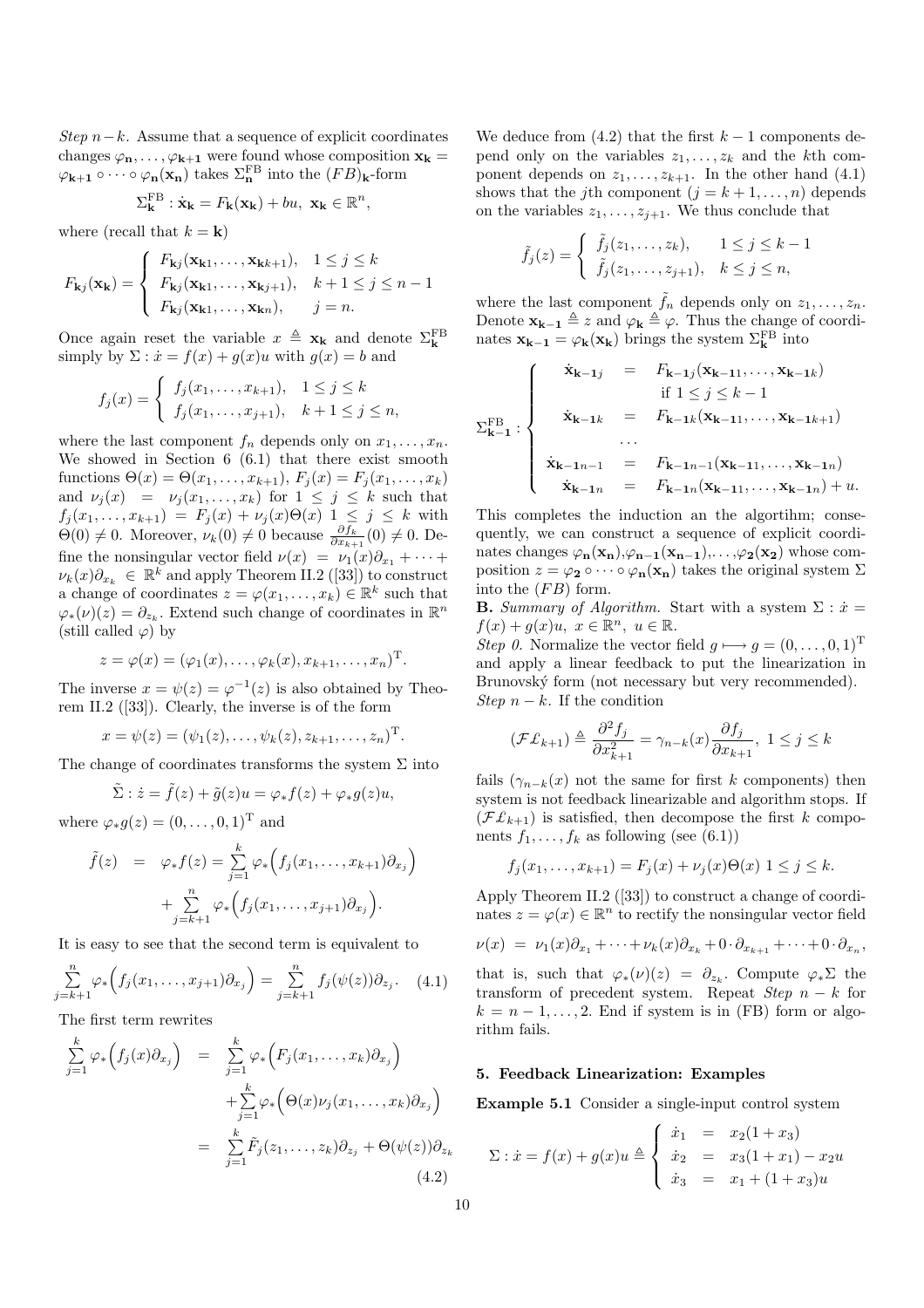with  $f(x) = (x_2(1+x_3), x_3(1+x_1), x_1)^T$  and  $g(x) =$  $(0, -x_2, 1+x_3)$ <sup>T</sup>. We first rectify the vector field  $g(x)$ . Put  $\nu(x) = g(x)$  and apply Theorem II.2 ([33]) with  $n = 3$  and  $\sigma_3(x) = (1+x_3)^{-1}$ , thus  $\sigma_3 \nu = -x_2(1+x_3)^{-1} \partial_{x_2} + \partial_{x_3}$ . Since  $\nu_1 = 0$  and  $\nu_2(x) = -x_2$ , we have  $\varphi_1(x) = x_1$  in one side, and

$$
L_{\sigma_3\nu}(\sigma_3\nu_2) = 2x_2(1+x_3)^{-2}, \quad L_{\sigma_3\nu}^2(\sigma_3\nu_2) = -6x_2(1+x_3)^{-3}
$$

in the other, and recurrently

$$
L_{\sigma_3\nu}^{s-1}(\sigma_3\nu_2) = (-1)^s s! x_2 (1+x_3)^{-s}.
$$

It follows that

$$
z_2 = \varphi_2(x) = x_3 + \sum_{s=1}^{\infty} \frac{(-1)^s x_3^s}{s!} L_{\sigma_3 \nu}^{s-1}(\sigma_3 \nu_2)(x) = x_2(1+x_3).
$$

To calculate  $\varphi_3(x)$ , notice that  $L_{\sigma_3\nu}(\sigma_3) = -(1+x_3)^{-2}$ and  $L_{\sigma_3\nu}^2(\sigma_3) = 2(1+x_3)^{-3}$ . Thus a simple recurrence shows that  $L_{\sigma_3\nu}^{s-1}\sigma_3 = (-1)^{s-1}(s-1)!(1+x_3)^{-s}$ , for  $s \ge 1$ which implies

$$
z_3 = \varphi_3(x) = \sum_{s=1}^{\infty} \frac{(-1)^{s+1} x_3^s}{s!} L_{\sigma_3 \nu}^{s-1}(\sigma_3)(x)
$$
  
= 
$$
\sum_{s=1}^{\infty} \frac{1}{s} \left(\frac{x_3}{1+x_3}\right)^s
$$
  
= 
$$
= \sum_{s=1}^{\infty} \int \left(\frac{x_3}{1+x_3}\right)^{s-1} \left(\frac{x_3}{1+x_3}\right)^t dx_3
$$
  
= 
$$
\int \frac{1}{1+x_3} dx_3 = \ln(1+x_3).
$$

We apply the change of coordinates  $z_1 = x_1, z_2 = x_2(1 +$  $x_3$ ,  $z_3 = \ln(1 + x_3)$  to transform the original system into

z˙ = ˆf(z)+ˆg(z)u , z˙<sup>1</sup> = z<sup>2</sup> z˙<sup>2</sup> = (1 + z1)e <sup>z</sup><sup>3</sup> (e <sup>z</sup><sup>3</sup> − 1) + z1z2e −z<sup>3</sup> z˙<sup>3</sup> = z1e <sup>−</sup>z<sup>3</sup> + u.

The system is in  $(FB)$ -form and can be put into the linear Brunovský form  $\Lambda_{Br}$ :  $\dot{w}_1 = w_2, \dot{w}_2 = w_3, \dot{w}_3 = v$  via

$$
\begin{cases}\nw_1 = \hat{h}(z) = z_1 \\
w_2 = L_{\hat{f}}\hat{h}(z) = z_2 \\
w_3 = L_{\hat{f}}^2\hat{h}(z) = (1+z_1)e^{z_3}(e^{z_3} - 1) + z_1z_2e^{-z_3} \\
v = L_{\hat{f}}^3\hat{h}(z) + L_{\hat{g}}L_{\hat{f}}^2\hat{h}(z)u.\n\end{cases}
$$

The composition of the two-step changes of coordinates gives linearizing coordinates

$$
\begin{cases}\nw_1 = x_1 \\
w_2 = x_2(1+x_3) \\
w_3 = x_3(1+x_1)(1+x_3) + x_1x_2\n\end{cases}
$$

and feedback for the original system

$$
v = x_2(1+x_3)(x_2+x_3+x_3^2) + x_1(1+x_1)(1+3x_3)
$$
  
+(1+x\_1)(1+x\_3)(1+2x\_3) - x\_1x\_2]u.

Such linearizing coordinates and feedback could have been obtained by other methods. We want to point out that the method is applicable to all feedback linearizable systems.

Example 5.2 Consider a single-input control system

$$
\Sigma: \dot{x} = f(x) + g(x)u \triangleq \begin{cases} \dot{x}_1 & = x_2 - x_4^2 \\ \dot{x}_2 & = x_4 + 2x_1^2x_4 + 2x_4u \\ \dot{x}_3 & = x_1^2 \\ \dot{x}_4 & = x_1 + x_4^2 + u \end{cases}
$$

with  $f(x) = (x_2 - x_4^2, x_4 + 2x_1^2, x_4, x_1^2, x_1 + x_4^2)^T$  and  $q(x) = (0, 2x_4, 0, 1)^T$ . This system is not feedback linearizable as it can be checked that  $[g, ad_f g] \notin \text{span} \{g, ad_f g\}$ . We want to show that the algorithm provides such information without having to compute the involutivity of the distributions. We first start by rectifying the control vector field g. Identify  $\nu = g(x)$  with  $\sigma_4 = 1$ . We calculate the component

$$
\varphi_2(x) = x_2 + \sum_{s=1}^{\infty} \frac{(-1)^s x_4^s}{s!} L_{\nu}^{s-1}(\nu_2)(x)
$$
  
=  $x_2 + \sum_{s=1}^{\infty} \frac{(-1)^s x_4^s}{s!} L_{\nu}^{s-1}(2x_4)(x) = x_2 - x_4^2.$ 

Since  $\nu_1, \nu_3, \nu_4$  are constants, then  $\varphi_1(x) = x_1, \varphi_3(x) = x_3$ , and  $\varphi_4(x) = x_4$ . The change of coordinates  $z_1 = x_1, z_2 =$  $x_2 - x_4^2, z_3 = x_3, z_4 = x_4$  takes the system into

$$
\tilde{\Sigma} : \dot{z} = \tilde{f}(z) + \tilde{g}(z)u \triangleq \begin{cases} \n\dot{z}_1 & = z_2 \\ \n\dot{z}_2 & = z_4 - 2z_1z_4 + 2z_1^2z_4 - 2z_4^3 \\ \n\dot{z}_3 & = z_1^2 \\ \n\dot{z}_4 & = z_1 + z_4^2 + u \n\end{cases}
$$

 $(0, 1)^T$  and

$$
\tilde{f}(z) = (z_2, z_4 - 2z_1z_4 + 2z_1^2z_4 - 2z_4^3, z_1^2, z_1 + z_4^2)^{\mathrm{T}}.
$$

Clearly,

$$
\frac{\partial \tilde{f}}{\partial z_4} = (0, 1 - 2z_1 + 2z_1^2 - 6z_4^2, 0, 2z_4)^{\mathrm{T}}, \frac{\partial^2 \tilde{f}}{\partial z_4^2} = (0, -12z_4, 0, 2)^{\mathrm{T}}
$$

from which we deduce that  $\frac{\partial^2 \tilde{f}_j}{\partial z^2}$  $\frac{\partial^2 \tilde{f}_j}{\partial z_4^2} = \gamma_1 \frac{\partial \tilde{f}_j}{\partial z_4}$  $\frac{\partial J_j}{\partial z_4}$ ,  $1 \leq j \leq 3$  fails. The algorithm ends: the system is not  $\mathcal{F}\text{-linearizable.}$ 

Example 5.3 Consider the single-input control system [12]

$$
\Sigma : \dot{x} = f(x) + g(x)u \stackrel{\Delta}{=} \begin{cases} \dot{x}_1 & = e^{x_2}u \\ \dot{x}_2 & = x_1 + x_2^2 + e^{x_2}u \\ \dot{x}_3 & = x_1 - x_2 \end{cases}
$$

with  $f(x) = (0, x_1+x_2^2, x_1-x_2)^T$  and  $g(x) = (e^{x_2}, e^{x_2}, 0)^T$ . We first rectify the vector field  $g(x)$ . Denote  $\nu(x) = g(x)$ and apply Theorem II.2 ([33]) with  $n = 3$  and  $\sigma_2(x) =$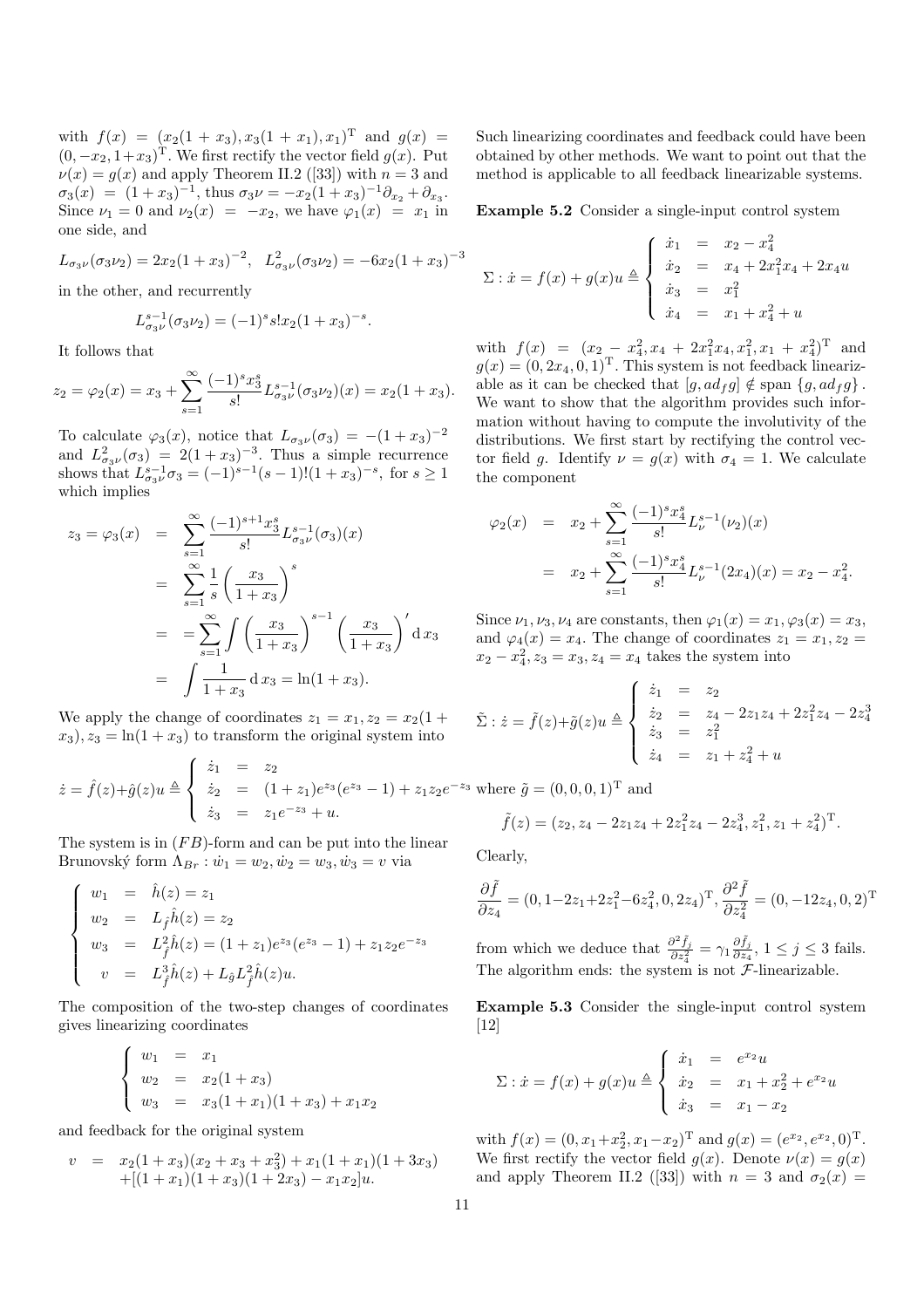$e^{-x_2}$ , hence  $\sigma_2 \nu = \partial_{x_1} + \partial_{x_2}$ . Since  $\nu_3 = 0$ , then  $\varphi_3(x) =$  $x_3$ . Because  $L_{\sigma_2\nu}^{s-1}(\sigma_2\nu_1) = 0$  for all  $s \geq 2$ , we obtain

$$
z_1 = \varphi_1(x) = x_1 + \sum_{s=1}^{\infty} \frac{(-1)^s x_2^s}{s!} L_{\sigma_2 \nu}^{s-1} (\sigma_2 \nu_1)(x)
$$
  
=  $x_1 - x_2 (\sigma_2 \nu_1)(x) = x_1 - x_2.$ 

To compute  $\varphi_2$  notice that  $L_{\sigma_2\nu}^{s-1}(\sigma_2) = (-1)^{s-1}e^{-x_2}$  for all  $s \geq 2$ . It thus follows that

$$
z_2 = \varphi_2(x) = \sum_{s=1}^{\infty} \frac{(-1)^{s+1} x_2^s}{s!} L_{\sigma_2 \nu}^{s-1}(\sigma_2)(x)
$$

$$
= \sum_{s=1}^{\infty} \frac{x_2^s}{s!} e^{-x_2} = 1 - e^{-x_2}.
$$

The change of coordinates

$$
z = \varphi(x) = (x_1 - x_2, 1 - e^{-x_2}, x_3)^{\mathrm{T}}
$$

whose inverse  $x = \psi(z) = (z_1 - \ln(1 - z_2), -\ln(1 - z_2), z_3)^T$ can be obtained directly or by applying Theorem II.2 (ii) (see [33]), takes the original system into

$$
\begin{cases}\n\dot{z}_1 = -z_1 + \ln(1 - z_2^2) - (\ln(1 - z_2))^2 \\
\dot{z}_2 = (1 - z_2)[z_1 - \ln(1 - z_2^2) + (\ln(1 - z_2))^2] + u \\
\dot{z}_3 = z_1.\n\end{cases}
$$

A permutation of the variables  $\tilde{z}_1 = z_3, \tilde{z}_2 = z_1, \tilde{z}_3 = z_2$ yields a system in feedback form

$$
(FB) \begin{cases} \n\dot{\tilde{z}}_1 = \tilde{z}_2 \\
\dot{\tilde{z}}_2 = -\tilde{z}_2 + \ln(1 - \tilde{z}_3^2) - (\ln(1 - \tilde{z}_3))^2 \\
\dot{\tilde{z}}_3 = (1 - \tilde{z}_3)[\tilde{z}_2 - \ln(1 - \tilde{z}_3^2) + (\ln(1 - \tilde{z}_3))^2] + u\n\end{cases}
$$

that can be linearized by

$$
w_1 = \tilde{z}_1
$$
  
\n
$$
w_1 = \tilde{z}_2
$$
  
\n
$$
w_3 = -\tilde{z}_2 + \ln(1 - \tilde{z}_3^2) - (\ln(1 - \tilde{z}_3))^2
$$
  
\n
$$
v = \dot{w}_3.
$$

We thus deduce that the change of coordinates

$$
w_1 = x_3
$$
  
\n
$$
w_2 = x_1 - x_2
$$
  
\n
$$
w_3 = -x_1 - x_2^2
$$
  
\n
$$
v = -2x_2(x_1 + x_2^2) - (1 + 2x_2)e^{x_2}u
$$

brings Σ into Brunovský  $\Lambda_{Br}$ :  $\dot{w}_1 = w_2, \dot{w}_2 = w_3, \dot{w}_3 = v.$ Notice that such change of coordinates was given in [12]. However, the system was coupled with the given output  $y = h(x) = x_3$  which made finding them straightforward.

#### 6. Appendix: Proofs of Results

Below we establish an equivalence between the involutivity conditions of Theorem 1.1 and a sequence of easily computable conditions  $(\mathcal{F}\mathcal{L}_n), \ldots, (\mathcal{F}\mathcal{L}_1)$  each stating the fact that the second derivative of  $f$  with respect to some variable is proportional to its first derivative with respect to the same variable. This constitutes the core of the algorithm.

Simple Involutivity Conditions. Consider the system  $\Sigma$ :  $\dot{x} = f(x) + q(x)u$  and assume without loss of generality that  $g(x) = (0, ..., 0, 1)^T$  and

$$
f_j(x) = \begin{cases} f_j(x_1, \dots, x_{k+1}) & 1 \le j \le k \\ f_j(x_1, \dots, x_{j+1}) & k+1 \le j \le n, \end{cases}
$$

where  $1 \leq k \leq n-1$  and  $f_n$  depends only on  $x_1, \ldots, x_n$ . Claim: If the following distributions

$$
\mathcal{D}^{j}(x) = \text{span}\left\{g(x), ad_{f}g(x) \ldots, ad_{f}^{j-1}g(x)\right\}, \ 1 \leq j \leq n
$$

are involutive, then there is a function  $\gamma_{n-k}$  such that

$$
(\mathcal{F}\mathcal{L}_{k+1}) \triangleq \frac{\partial^2 f_j}{\partial x_{k+1}^2} = \gamma_{n-k}(x) \frac{\partial f_j}{\partial x_{k+1}}, \ 1 \le j \le k.
$$

Moreover, functions  $\Theta(x) = \Theta(x_1, \ldots, x_{k+1})$  and  $F_i(x) =$  $F_j(x_1,\ldots,x_k)$  and  $\nu_j(x) = \nu_j(x_1,\ldots,x_k)$  exist such that

$$
f_j(x_1,...,x_{k+1}) = F_j(x) + \nu_j(x)\Theta(x) \; 1 \le j \le k \quad (6.1)
$$

with  $\Theta(x)$  depending exclusively on  $\gamma_{n-k}(x)$ . **Proof:** Remark that the vector field f can be written as

$$
f(x) = \sum_{j=1}^{k} f_j(x_1, \dots, x_{k+1}) \partial_{x_j} + \sum_{j=k+1}^{n} f_j(x_1, \dots, x_{j+1}) \partial_{x_j}
$$

and that the function  $\Theta$  given above is independent of j; otherwise the decomposition  $(6.1)$  would have been trivial. For any  $1 \leq j \leq n$  denote by  $\Delta^j =$ trivial. For any  $1 \leq j \leq n$  denote by  $\Delta^j =$ <br>span  $\{\partial_{x_{n-j+1}}, \ldots, \partial_{x_n}\}\$  the module generated over the field of smooth functions, that is, each element of  $\Delta^j$  is a linear combination of the vector fields  $\partial_{x_{n-j+1}}, \ldots, \partial_{x_n}$ whose coefficients are smooth functions. We first verify easily that

$$
ad_f g = -\frac{\partial f_{n-1}}{\partial x_n} \partial_{x_{n-1}} - \frac{\partial f_n}{\partial x_n} \partial_{x_n} = \mu_{n-1}(x) \partial_{x_{n-1}} + \vartheta_{n-1}(x)
$$

where  $\mu_{n-1}(x) = -\frac{\partial f_{n-1}}{\partial x_n}$  $\frac{f_{n-1}}{\partial x_n}$  and  $\vartheta_{n-1}(x) \in \Delta^1$ . An induction argument implies that for any  $1 \leq j \leq n-k-1$ , we have

$$
ad_f^j g = \mu_{n-j}(x)\partial_{x_{n-j}} + \vartheta_{n-j}(x)
$$

where  $\mu_{n-j}(x) = (-1)^j \prod_{j=1}^j$  $i=1$  $\partial f_{n-i}$  $\frac{\partial f_{n-i}}{\partial x_{n-i+1}}$  and  $\vartheta_{n-j}(x) \in \Delta^j$ . In particular for  $j = n - k - 1$  we have

$$
ad_f^{n-k-1}g = \mu_{k+1}(x)\partial_{x_{k+1}} + \vartheta_{k+1}(x)
$$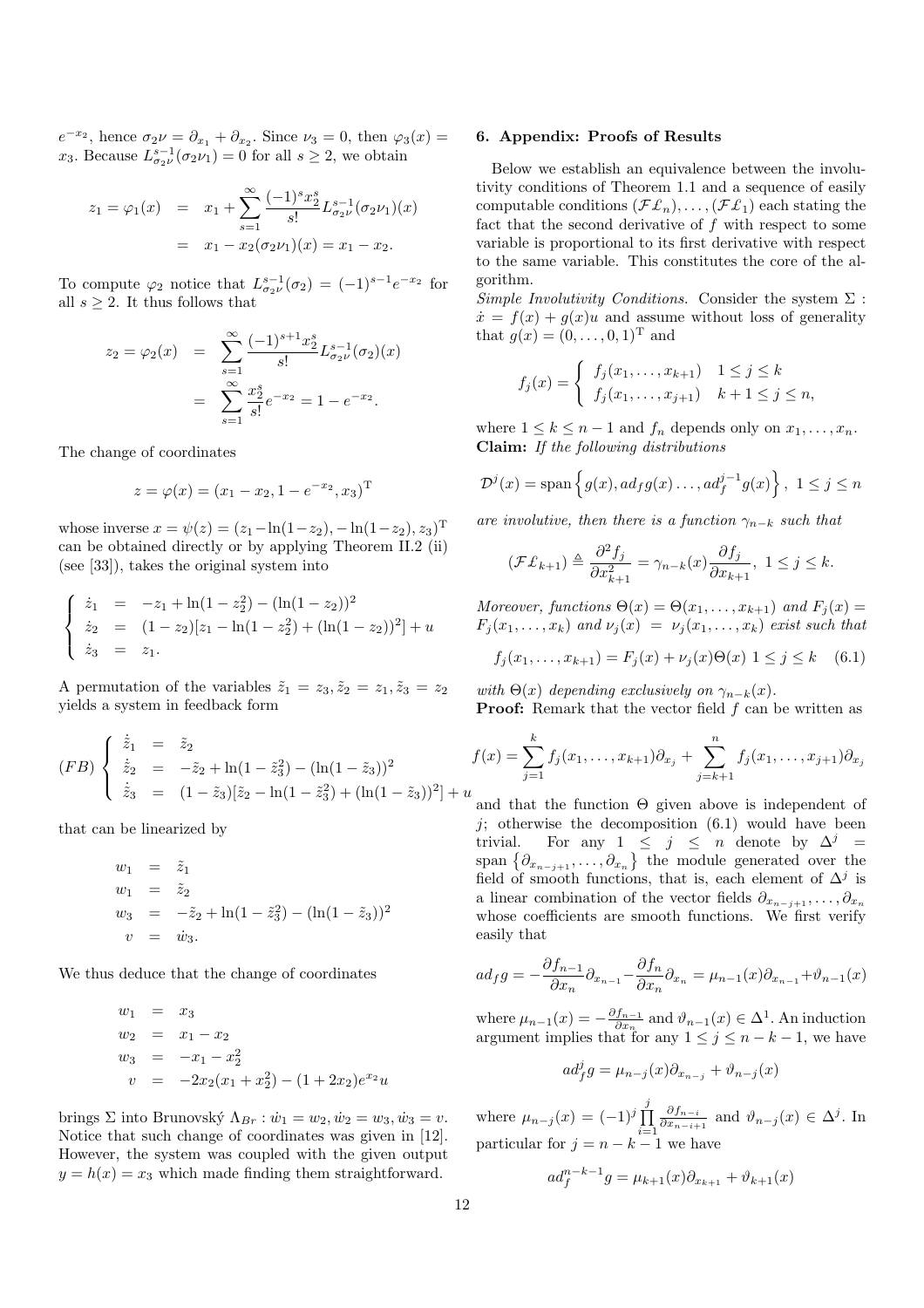where  $\vartheta_{k+1}(x) \in \Delta^{n-k-1}$ . The Lie bracket with f gives

$$
ad_f^{n-k}g = \sum_{j=1}^k \left[ f_j(x_1, ..., x_{k+1}) \partial_{x_j}, \mu_{k+1} \partial_{x_{k+1}} + \vartheta_{k+1} \right] + \sum_{j=k+1}^n \left[ f_j(x_1, ..., x_{j+1}) \partial_{x_j}, \mu_{k+1} \partial_{x_{k+1}} + \vartheta_{k+1} \right] = -\mu_{k+1}(x) \sum_{j=1}^k \frac{\partial f_j}{\partial x_{k+1}} \partial_{x_j} + \tilde{\vartheta}_k,
$$

where  $\tilde{\vartheta}_k(x) \in \Delta^{n-k} = \text{span} \{ \partial_{x_{k+1}}, \dots, \partial_{x_n} \}$ ª . This is due to the following facts:

(i) 
$$
ad_f^{n-k-1}g \in \Delta^{n-k}
$$
;

(ii)  $f_j(x_1,...,x_{j+1})\partial_{x_j} \in \Delta^{n-k}, \; k+1 \leq j \leq n;$ 

(iii) 
$$
[f_j(x_1,\ldots,x_{k+1})\partial_{x_j},\Delta^{n-k}] = f_j(\cdot)[\partial_{x_j},\Delta^{n-k}];
$$

(iv) 
$$
[\Delta^{n-k}, \Delta^{n-k}] \subseteq \Delta^{n-k}
$$
.

A simple calculation shows (using items (i)-(iv)) that

$$
\[ad_f^{n-k}g, ad_f^{n-k-1}g\] = \mu_{k+1}^2(x) \sum_{j=1}^k \frac{\partial^2 f_j}{\partial x_{k+1}^2} \partial_{x_j} + \hat{\vartheta}_k(x),\]
$$

where  $\hat{\vartheta}_k \in \Delta^{n-k} = \text{span} \{ \partial_{x_{k+1}}, \ldots, \partial_{x_n} \}$ ª . The involutivity of  $\mathcal{D}^{n-k+1}$  implies that

$$
\left[ad_f^{n-k}g, ad_f^{n-k-1}g\right] = \sum_{j=k}^n \delta_{n-j}ad_f^{n-j}g = \delta_{n-k}ad_f^{n-k}g + \check{\vartheta}_k
$$

for some smooth functions  $\delta_0, \delta_1, \ldots, \delta_{n-k}$ . Comparing the two Lie brackets it follows that

$$
(\mu_{k+1})^2 \cdot \sum_{j=1}^k \frac{\partial^2 f_j}{\partial x_{k+1}^2} \partial_{x_j} = -(\mu_{k+1}) \delta_{n-k} \cdot \sum_{j=1}^k \frac{\partial f_j}{\partial x_{k+1}} \partial_{x_j},
$$

that is, the condition

$$
(\mathcal{F}\mathcal{L}_{k+1}) \triangleq \frac{\partial^2 f_j}{\partial x_{k+1}^2} = \gamma_{n-k}(x) \frac{\partial f_j}{\partial x_{k+1}}, \ 1 \le j \le k.
$$

Notice that  $\gamma_{n-k} = \gamma_{n-k}(x_1, \ldots, x_{k+1})$  depends exclusively on the variables  $x_1, \ldots, x_{k+1}$  since the components  $f_j$  depend only on such variables. A double integration shows that there exist functions  $F_j(x)$  and  $\nu_j(x)$ ,  $1 \leq j \leq k$ such that

$$
f_j(x_1,...,x_{k+1}) = F_j(x_1,...,x_k) + \nu_j(x_1,...,x_k)\Theta(x)
$$

where

$$
\Theta(x) = \int_0^{x_{k+1}} \exp\left(\int_0^t \gamma_{n-k}(x_1,\ldots,x_k,s) \mathrm{d}s\right) \mathrm{d}t
$$

depends exclusively on  $\gamma_{n-k}$  but not on the components. This achieves the proof of the claim.

#### Proof of Theorem 2.2.

Below we first give a brief proof of the constructive approach for rectifying nonsingular vector fields (Theorem 2.2) and we later address the convergence of the series. Proof of Theorem 2.2 (i). Notice that for any diffeomorphism  $z = \varphi(x)$  the two following conditions are equivalent.

(a)  $\varphi_*(\nu)(z) = \partial_{z_n}$ .

(b)  $L_{\nu}(\varphi_j)(x) = 0$  and  $L_{\nu}(\varphi_n)(x) = 1$  for  $1 \leq j \leq n - 1$ .

For that reason we will show that condition (b) holds. To start let us take  $1 \leq j \leq n-1$ . It follows directly

$$
L_{\nu}(\varphi_{j})(x) = L_{\nu}(x_{j}) + \sum_{s=1}^{\infty} L_{\nu}\left(\frac{(-1)^{s}x_{n}^{s}}{s!}L_{\sigma_{n}\nu}^{s-1}(\sigma_{n}\nu_{j})\right)
$$
  
\n
$$
= \nu_{j}(x) + \sum_{s=1}^{\infty} \frac{(-1)^{s}x_{n}^{s}}{s!}L_{\nu}L_{\sigma_{n}\nu}^{s-1}(\sigma_{n}\nu_{j})
$$
  
\n
$$
+ \sum_{s=1}^{\infty} \frac{(-1)^{s}x_{n}^{s-1}}{(s-1)!} \nu_{n}(x)L_{\sigma_{n}\nu}^{s-1}(\sigma_{n}\nu_{j})
$$
  
\n
$$
= \nu_{j}(x) + \sum_{s=1}^{\infty} \frac{(-1)^{s}x_{n}^{s}}{s!} \nu_{n}(x)L_{\sigma_{n}\nu}^{s}(\sigma_{n}\nu_{j})
$$
  
\n
$$
- \nu_{j}(x) - \sum_{s=1}^{\infty} \frac{(-1)^{s}x_{n}^{s}}{s!} \nu_{n}(x)L_{\sigma_{n}\nu}^{s}(\sigma_{n}\nu_{j}) = 0.
$$

A direct computation shows that

$$
L_{\nu}\varphi_{n}(x) = \sum_{s=1}^{\infty} L_{\nu}\left(\frac{(-1)^{s-1}x_{n}^{s}}{s!}L_{\sigma_{n}\nu}^{s-1}(\sigma_{n})\right)
$$
  
\n
$$
= \sum_{s=1}^{\infty} \frac{(-1)^{s-1}x_{n}^{s}}{s!}L_{\nu}L_{\sigma_{n}\nu}^{s-1}(\sigma_{n})
$$
  
\n
$$
+ \sum_{s=1}^{\infty} \frac{(-1)^{s-1}x_{n}^{s-1}}{(s-1)!} \nu_{n}(x)L_{\sigma_{n}\nu}^{s-1}(\sigma_{n})
$$
  
\n
$$
= \sum_{s=1}^{\infty} \frac{(-1)^{s-1}x_{n}^{s}}{s!} \nu_{n}(x)L_{\sigma_{n}\nu}^{s}(\sigma_{n})
$$
  
\n
$$
+ \nu_{n}(x)\sigma_{n}(x) + \sum_{s=1}^{\infty} \frac{(-1)^{s}x_{n}^{s}}{s!} \nu_{n}(x)L_{\sigma_{n}\nu}^{s}(\sigma_{n})
$$
  
\n
$$
= \nu_{n}(x)\sigma_{n}(x) = 1.
$$

This ends the sketch of proof of Theorem 2.2 (i).

Proof of Theorem 2.2 (ii). The proof of the inverse is constructive. It is enough to show it in the case  $k = n$ , that is, we suppose  $\nu(0) = \partial_{z_n}$ . The general case follows by first applying the following permutation

$$
\tau(x) \triangleq \begin{cases} \tilde{x}_j &= \tau_j(x) = x_j, \quad j \neq k, j \neq n, \\ \tilde{x}_k &= \tau_k(x) = x_n, \\ \tilde{x}_n &= \tau_n(x) = x_k. \end{cases}
$$

We look for a change of coordinates  $x = \psi(z)$  that satisfies  $\partial \psi(z)$  $\frac{\partial \psi(z)}{\partial z_n} = \nu(\psi(z)).$  First, we extend  $\nu$  in  $\mathbb{R}^{n+1}$  as

$$
\hat{\nu}(x,y) = \hat{\nu}_1(x,y)\partial_{x_1} + \cdots + \hat{\nu}_n(x,y)\partial_{x_n} + \hat{\nu}_{n+1}(x,y)\partial_y,
$$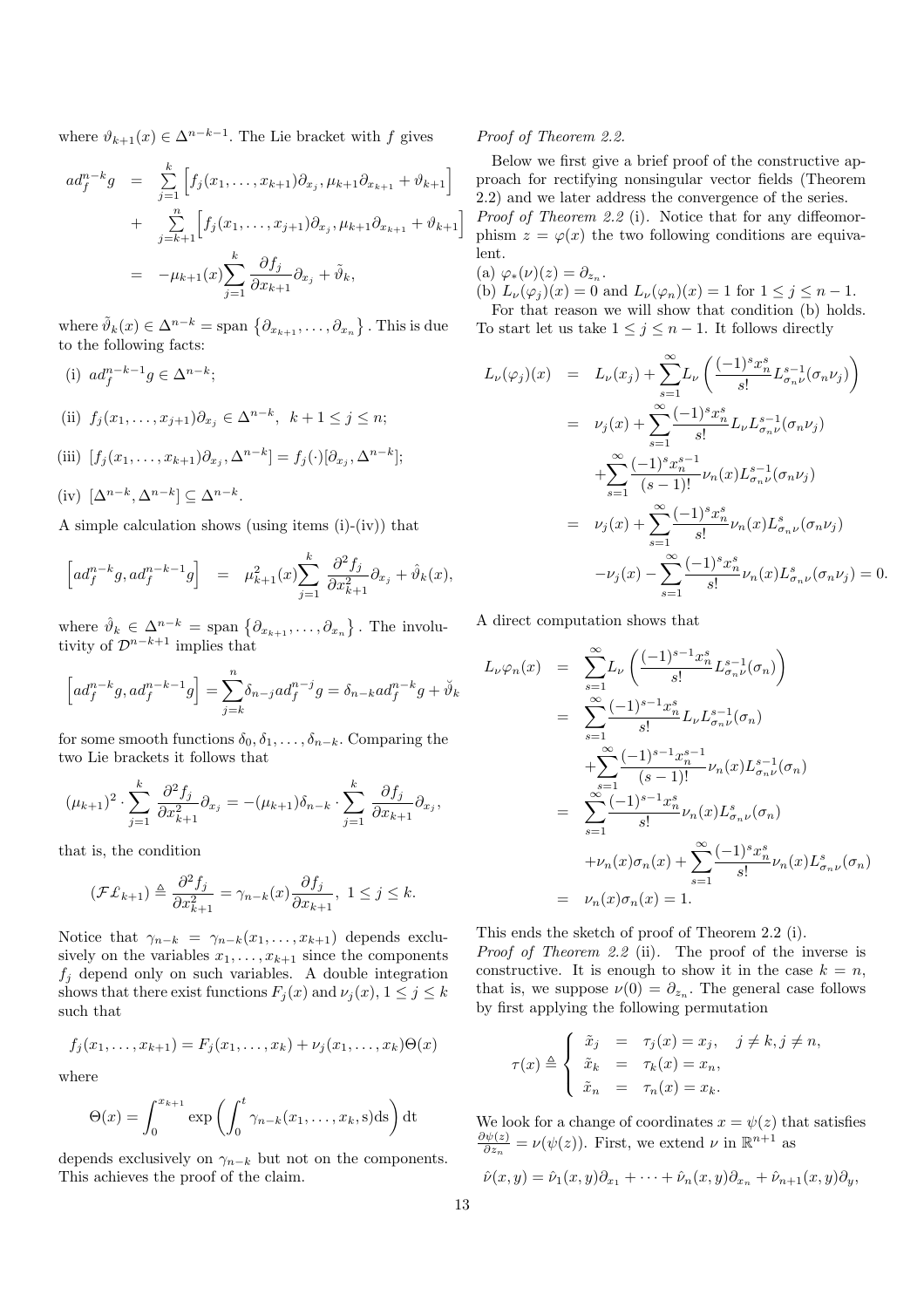where  $\hat{\nu}_i = \nu_i(x)$  for  $1 \leq j \leq n$ , and  $\hat{\nu}_{n+1} = \nu_n(x)$ . We want emphasize here the fact that the components  $\hat{\nu}_n(x, y)$ and  $\hat{\nu}_{n+1}(x, y)$  are both equal to  $\nu_n(x)$ .

Because  $\hat{\nu}(0) \neq 0$  there exist a change of coordinates  $(z, w) = \hat{\varphi}(x, y)$  such that  $\hat{\varphi}_* \hat{\nu} = \partial_{z_n} + \partial_w$ . An inverse  $(x, y) = \hat{\psi}(z, w)$  should thus satisfy

$$
\frac{\partial \hat{\psi}}{\partial z_n} + \frac{\partial \hat{\psi}}{\partial w} = \hat{\nu}(\hat{\psi}(z, w)).
$$
 (6.2)

Define the operator  $\nabla \triangleq \partial_{z_n} + \partial_w$  and rewrite (6.2) as  $\nabla \hat{\psi} = \hat{\nu}(\hat{\psi}(z,w))$ . Apply the operator  $\nabla$  again on both side and get (we put  $\nabla^2 \triangleq \nabla \circ \nabla$ )

$$
\nabla^2 \hat{\psi}(z, w) = \nabla \hat{\nu}(\hat{\psi}(z, w)),
$$
  
\n
$$
= \frac{\partial \hat{\nu}}{\partial(x, y)} (\hat{\psi}(z, w)) \nabla \hat{\psi}(z, w)
$$
  
\n
$$
= \frac{\partial \hat{\nu}}{\partial(x, y)} (\hat{\psi}(z, w)) \hat{\nu}(\hat{\psi}(z, w))
$$
  
\n
$$
= (L_{\hat{\nu}} \hat{\nu}) (\hat{\psi}(z, w)).
$$

A simple recurrence argument yields

$$
\nabla^s \hat{\psi}(z, w) = (L^{s-1}_{\hat{\nu}} \hat{\nu})(\hat{\psi}(z, w)), \text{ for all } s \ge 1.
$$

Define  $\partial_w^s \triangleq \frac{\partial^s}{\partial w^s}$ , and  $\partial_{z_n}^s \triangleq \frac{\partial^s}{\partial z_s^s}$  $\frac{\partial^s}{\partial z_n^s}$  for all  $s \geq 1$ . Since on the one hand side,  $\partial_w = -\partial_{z_n} + \nabla$  and on the other hand side  $\nabla \circ \partial_{z_n} = \partial_{z_n} \circ \nabla$ , it follows that

$$
\partial_w^s = \sum_{i=0}^s (-1)^i C_s^i \, \partial_{z_n}^i \circ \nabla^{s-i},
$$

where  $\partial_{z_n}^s \circ \nabla^0 = \partial_{z_n}^s$  and  $\partial_{z_n}^0 \circ \nabla^s = \nabla^s$ . We deduce that

$$
\frac{\partial^s \hat{\psi}}{\partial w^s} = \sum_{i=0}^s (-1)^i C_s^i \partial_{z_n}^i \left( \nabla^{s-i} \hat{\psi}(z, w) \right)
$$
  
=  $(-1)^s \frac{\partial^s \hat{\psi}(z, w)}{\partial z_n^s} + \sum_{i=0}^{s-1} (-1)^i C_s^i \partial_{z_n}^i L_{\hat{\nu}}^{s-i-1}(\hat{\nu})(\hat{\psi}(z, w)).$ 

Taking  $\hat{\psi}(z,0) = (z,0)$ , we get

$$
\frac{\partial^s \hat{\psi}}{\partial w^s}\Big|_{w=0} = \sum_{i=0}^{s-1} (-1)^i C_s^i \partial_{z_n}^i L_{\hat{\nu}}^{s-i-1}(\hat{\nu})(z,0).
$$

A Taylor series expansion of  $\hat{\psi}(z, w)$  with respect to w at  $w = 0$  is

$$
\hat{\psi}(z,w) = \begin{pmatrix} z \\ 0 \end{pmatrix} + \sum_{s=1}^{\infty} \frac{w^s}{s!} \left( \sum_{i=0}^{s-1} (-1)^i C_s^i \partial_{z_n}^i L_{\hat{\nu}}^{s-i-1}(\hat{\nu})(z,0) \right)
$$

Let us define  $\psi(z)$  by its components in the following way: for any  $1 \leq j \leq n$  we set  $\psi_j(z) = \hat{\psi}_j(z,w)|_{w=z_n}$ . Since for any  $1 \leq j \leq n$ ,  $\hat{\nu}_j(x, y) = \nu_j(x)$  is independent of the variable y, it follows that  $L^s_{\hat{\nu}} \hat{\nu}_j = L^s_{\nu} \nu_j$  for all  $s \geq 0$ . We then deduce that

$$
\psi_j(z) = z_j + \sum_{s=1}^{\infty} \frac{z_n^s}{s!} \left( \sum_{i=0}^{s-1} (-1)^i C_s^i \partial_{z_n}^i L_{\nu}^{s-i-1} (\nu_j)(z) \right).
$$

To complete the proof we will show that  $\frac{\partial \psi_j(z)}{\partial z} = \nu_j(\psi(z))$  for all  $1 \leq j \leq n$ ; which indeed  $\partial z_n$ follows from the fact that

$$
\frac{\partial \psi_j(z)}{\partial z_n} = \frac{\partial}{\partial z_n} \hat{\psi}_j(z, z_n) = \frac{\partial \hat{\psi}_j}{\partial z_n}(z, z_n) + \frac{\partial \hat{\psi}_j}{\partial w}(z, z_n), \n= \hat{\nu}_j(\hat{\psi}(z, z_n)) = \nu_j(\psi(z)).
$$

This ends the proof-sketch of Theorem 2.2.  $\Box$ Convergence. Let us first introduce some useful notation. For any  $x \in \mathbb{R}^n$  we put  $x = (x_1, \ldots, x_n)$ . For the subset  $\mathbb{N}^n \subset \mathbb{R}^n$  of *n*-tuples of integers we use a bolded variable to denote its elements. Given two n-tuples  $m = (m_1, \ldots, m_n)$  and  $\alpha = (\alpha_1, \ldots, \alpha_n)$  we say that  $m \ge \alpha$  if and only if  $m_i \ge \alpha_i$  for all  $1 \le i \le n$  and we denote by  $m! = m_1! \cdots m_n!$  and  $m^{\alpha} = m_1^{\alpha_1} \cdots m_n^{\alpha_n}$ . By extension, for  $x = (x_1, \ldots, x_n) \in \mathbb{R}^n$  we put  $x^m =$  $x_1^{m_1} \cdots x_n^{m_n}$  and put  $|\boldsymbol{m}| = m_1 + \cdots + m_n$ . Let f be an analytic function with  $f(x) = \sum f_m \cdot x^m$  its Taylor series expansion where  $f_m = \frac{1}{m!} \frac{\partial^m f}{\partial x^m}$  (0) are constant coefficients, and  $\nu = \nu_1 \partial_{x_1} + \cdots + \nu_n \partial_{x_n}$  an analytic vector field. For any  $\rho > 0$  we define the norm  $|| \cdot ||_{\rho}$  by  $||f||_\rho = \sum |f_m| \cdot \rho^{|m|}$  and extend the norm to vector fields by  $||\nu||_{\rho} = \max \{||\nu_1||_{\rho}, \ldots, ||\nu_n||_{\rho}\}.$ 

(i) We now prove the convergence of the series

$$
\varphi_j(x) = x_j + \sum_{s=1}^{\infty} \frac{(-1)^s x_k^s}{s!} L_{\sigma_k \nu}^{s-1}(\sigma_k \nu_j)(x).
$$

Assume  $\nu_k(0) \neq 0$  and put  $\sigma_k = 1/\nu_k(x)$  and take  $f =$  $\sigma_k \nu_j$ . Choose  $\rho > 0$  such that  $||\sigma_k \nu_j||_\rho = \kappa_j(\rho) < +\infty$ for all  $1 \leq j \leq n$  and put  $\kappa(\rho) = \max{\kappa_1(\rho), \ldots, \kappa_n(\rho)}$ . Using Lemma 6.1 (ii) below we obtain, for any  $0 < \hat{\rho} < \rho$ and any  $s \geq 1$ , that

$$
||L_{\sigma_k\nu}^{s-1}(f)||_{\hat{\rho}} \le (s-1)!(\hat{\rho}\ln(\rho/\hat{\rho}))^{-s+1}||f||_{\rho} \cdot (\kappa(\rho))^{s-1}
$$
  
 
$$
\le (s-1)!(\hat{\rho}\ln(\rho/\hat{\rho}))^{-s+1} \cdot (\kappa(\rho))^{s}.
$$
 (6.3)

Hence the norm of the series  $\varphi_j(x)$  can be approximated by

$$
\begin{array}{rcl}\n||\varphi_j(x)||_{\hat{\rho}} & \leq & \hat{\rho} + \sum\limits_{s=1}^{\infty} \frac{\hat{\rho}^s}{s!} \left| \left| L_{\sigma_k \nu}^{s-1}(f) \right| \right|_{\hat{\rho}} \\
& \leq & \hat{\rho} + \hat{\rho} \kappa(\rho) \cdot \sum\limits_{s=1}^{\infty} \frac{1}{s} \left( \kappa(\rho) / \ln(\rho/\hat{\rho}) \right)^{s-1} \\
& \leq & \hat{\rho} + \hat{\rho} \kappa(\rho) \cdot \sum\limits_{s=1}^{\infty} \left( \kappa(\rho) / \ln(\rho/\hat{\rho}) \right)^{s-1}\n\end{array}
$$

The series converges and is bounded by  $\hat{\rho} + \frac{\hat{\rho}\kappa(\rho)}{1-\kappa(\rho)}$  $1-\kappa(\rho)/\ln(\rho/\hat{\rho})$ if  $\kappa(\rho)/\ln(\rho/\hat{\rho}) < 1$ , that is, if we choose  $\hat{\rho} < \rho e^{-\kappa(\rho)}$ . (ii) To prove the convergence of the series

$$
\psi_j(z) = z_j + \sum_{s=1}^{\infty} \frac{z_n^s}{s!} \left( \sum_{i=0}^{s-1} (-1)^i C_s^i \partial_{z_n}^i L_{\nu}^{s-i-1} (\nu_j)(z) \right)
$$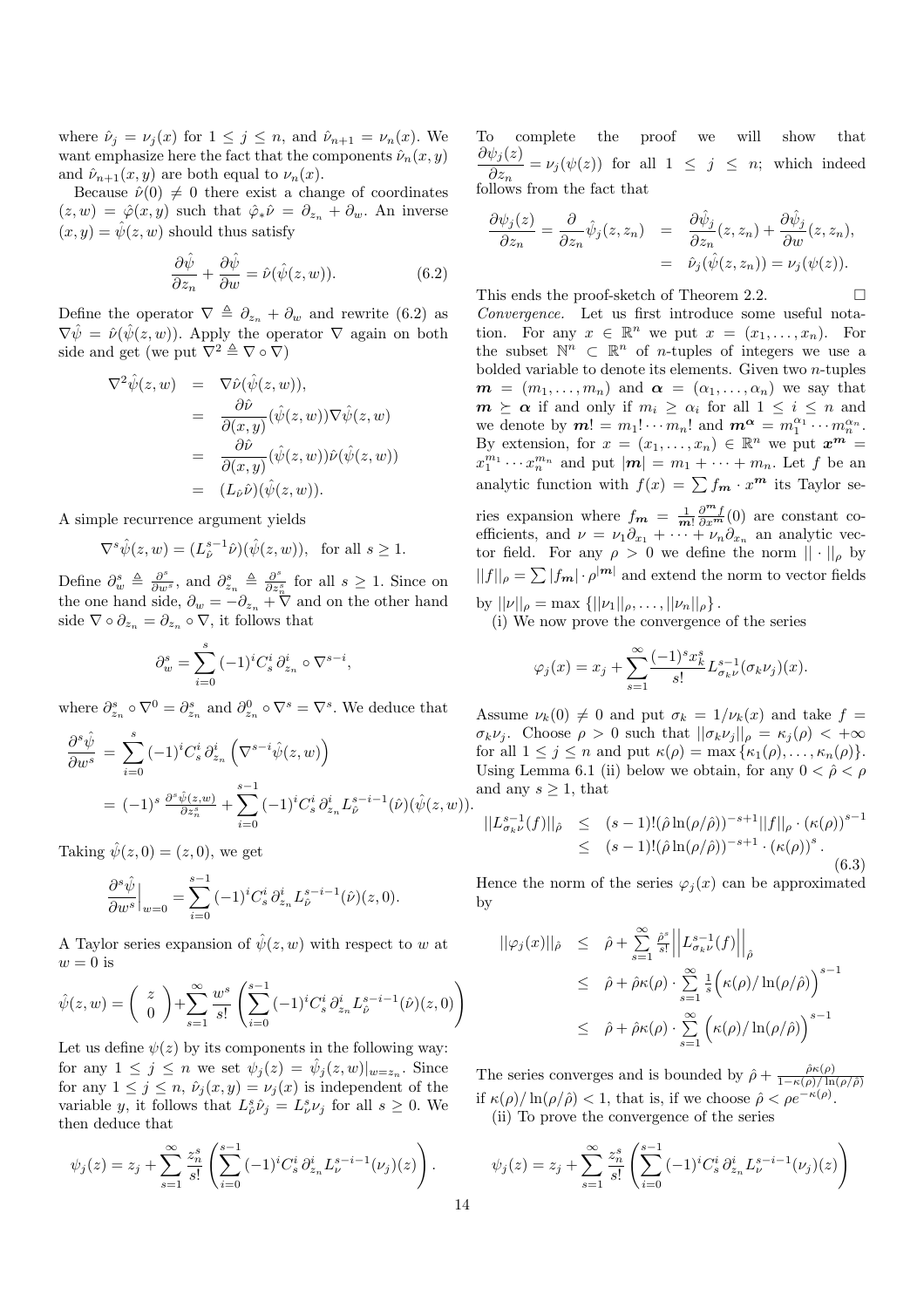we use Lemma 6.1 (iii). Taking  $f = \nu_i$  we can estimate the component  $\psi_i$  as follows

$$
\begin{split} &||\psi_j(z)||_{\hat{\rho}}\leq \hat{\rho}+\sum\limits_{s=1}^{\infty}\frac{\hat{\rho}^s}{s!}\left(\sum\limits_{i=0}^{s-1}C_s^i||\partial_{z_n}^iL_{\nu}^{s-i-1}(\nu_j)(z)||_{\hat{\rho}}\right)\\ &\leq \hat{\rho}+\sum\limits_{s=1}^{\infty}\frac{\hat{\rho}^s}{s!}\left(\sum\limits_{i=0}^{s-1}C_s^i(s-1)!(\hat{\rho}\text{ln}(\rho/\hat{\rho}))^{-s+1}||f||_{\rho}||\nu||_{\rho}^{s-i-1}\right)\\ &\leq \hat{\rho}+\hat{\rho}||f||_{\rho}\sum\limits_{s=1}^{\infty}\frac{\text{ln}(\rho/\hat{\rho})^{-s+1}}{s}\left(\sum\limits_{i=0}^{s-1}C_s^i\,\kappa(\rho)^{s-i-1}\right)\\ &\leq \hat{\rho}+\hat{\rho}||f||_{\rho}\sum\limits_{s=1}^{\infty}\frac{\text{ln}(\rho/\hat{\rho})^{-s+1}}{s}\frac{(1+\kappa(\rho))^s-1}{\kappa(\rho)}\\ &\leq \hat{\rho}+\frac{\hat{\rho}\ln(\rho/\hat{\rho})}{\kappa(\rho)}||f||_{\rho}\sum\limits_{s=1}^{\infty}\ln(\rho/\hat{\rho})^{-s}\left[(1+\kappa(\rho))^s-1\right]. \end{split}
$$

The series is convergent provided we chose  $\frac{1+\kappa(\rho)}{\ln(\rho/\tilde{\rho})} < 1$ , that is, whenever  $\hat{\rho} < \rho e^{-1 - \kappa(\rho)}$ .

To complete the proof we need to establish Lemma 6.1 below. Before some more notation is needed. Let denote by  $\partial_i: \mathcal{C}^{\omega}(\mathbb{R}^n) \longrightarrow \mathcal{C}^{\omega}(\mathbb{R}^n)$  the derivation operator with  $\partial_i(f) = \frac{\partial f}{\partial x_i}$ . For  $\boldsymbol{\alpha} = (\alpha_1, \dots, \alpha_n)$  we get

$$
\partial^{\boldsymbol{\alpha}}(f) = \partial_1^{\alpha_1} \circ \cdots \circ \partial_n^{\alpha_n}(f) = \frac{\partial^{\boldsymbol{\alpha}}f}{\partial x^{\boldsymbol{\alpha}}} = \frac{\partial^{\alpha_1 + \cdots + \alpha_n}f}{\partial x_1^{\alpha_1} \cdots \partial x_n^{\alpha_n}}.
$$

For the vector field  $\nu: \quad \partial^{\alpha}(\nu) = \partial^{\alpha}(\nu_1)\partial_{x_1} + \cdots$  $\partial^{\alpha}(\nu_n)\partial_{x_n}$ . It is easy to see that

$$
L_{\nu}(f)=\sum_{j=1}^n\frac{\partial f}{\partial x_j}\nu_j=\sum_{j_1=1}^n\partial^{\pmb{\alpha_0}}(f)\times\partial^{\pmb{\alpha_1}}(\nu_{j_1})
$$

where  $|\alpha_0| = 1$  and  $|\alpha_1| = 0$  with  $\alpha_0$  an *n*-tuple whose components, except the  $(j_1)^{th}$  component are zero. By an inductive argument we check that for any  $s \geq 1$  the successive Lie derivatives yield

$$
L^s_\nu(f) = \sum_{\mathcal{J}} \sum \partial^{\alpha_0}(f) \partial^{\alpha_1}(\nu_{j_1}) \cdots \partial^{\alpha_{s-1}}(\nu_{j_{s-1}}) \partial^{\alpha_s}(\nu_{j_s}),
$$
\n(6.4)

where  $\mathcal{J} = \{j_1, \ldots, j_s, 1 \leq j_i \leq n\}$  and the second summation is taken over some *n*-tuples  $\alpha_i = (\alpha_{i1}, \ldots, \alpha_{in}),$  $i = 0, 1, \ldots, s$  with  $\alpha_s = 0$ ,  $|\alpha_0| \geq 1$  and  $|\alpha_0| + |\alpha_1| +$  $\cdots + |\alpha_{s}| = s$ . Let the Taylor expansions of the analytic functions  $f, \nu_{j_1}, \ldots, \nu_{j_s}$  be represented by

$$
f(x) = \sum_{m_0 \geq 0} f_{m_0} x^{m_0}
$$
 and  $\nu_{j_i}(x) = \sum_{m_i \geq 0} (\nu_{j_i})_{m_i} x^{m_i}$ ,

for all  $1 \leq i \leq s$ . It follows easily that

$$
\partial^{\alpha_0}(f) = \sum_{m_0 \succeq \alpha_0} (m_0!/\alpha_0!) f_{m_0} x^{m_0 - \alpha_0},
$$

and for any  $1 \leq i \leq s$ 

$$
\partial^{\alpha_i}(\nu_{j_i}) = \sum_{m_i \succeq \alpha_i} (m_i!/\alpha_i!) (\nu_{j_i})_{m_i} x^{m_i - \alpha_i}.
$$

Consequently

$$
L_{\nu}^{s}(f) = \sum_{\mathcal{J}} \sum_{|\alpha|=s} \sum_{m_{i}\succeq \alpha_{i}} [f_{m_{0}} \times (\nu_{j_{1}})_{m_{1}} \times \cdots \times (\nu_{j_{s}})_{m_{s}} \times
$$

$$
(m_{0}!/\alpha_{0}!) \cdots (m_{s}!/\alpha_{s}!)] x^{\mathbf{m}-\alpha},
$$

where, we put  $\mathbf{m} = m_0 + \cdots + m_s$  and  $\alpha = \alpha_0 + \cdots + \alpha_s$ for convenience of notation.

**Lemma 6.1** Let  $f$  (resp.  $\nu$ ) be an analytic function (resp. vector field). Let  $s \geq 1$  and  $t \geq 0$  be given integers and  $0 < \hat{\rho} < \rho$  two positive real numbers. Define

$$
M = \sup_{\mathbf{m_s} \succeq \alpha_i} \left\{ \sum_{|\alpha|=s} (\mathbf{m_0}! / \alpha_0!) \cdots (\mathbf{m_s}! / \alpha_s!) (\hat{\rho}/\rho)^{|\mathbf{m}|} \right\}.
$$

Then we have the following inequalities

(i) 
$$
M \leq s! \left( \ln(\rho/\hat{\rho}) \right)^{-s}
$$
  
\n(ii)  $||L_{\nu}^{s}(f)||_{\hat{\rho}} \leq s! \left( \hat{\rho} \ln(\rho/\hat{\rho}) \right)^{-s} ||f||_{\rho} ||\nu||_{\rho}^{s}$   
\n(iii)  $||\partial_{z_{n}}^{i} L_{\nu}^{t-i}(f)||_{\hat{\rho}} \leq t! (\hat{\rho} \ln(\rho/\hat{\rho}))^{-t} ||f||_{\rho} ||\nu||_{\rho}^{t-i}$ 

**Proof of Lemma 6.1** (i) Because  $m_i!/\alpha_i! \leq (m_i)^{\alpha_i}$  for all  $0 \leq i \leq s$  we deduce that

$$
M \leq \sup_{\mathbf{m_{i}} \succeq \alpha_{i}} \left\{ \sum_{|\alpha|=s} (\mathbf{m_{0}})^{\alpha_{0}} \cdots (\mathbf{m_{s}})^{\alpha_{s}}(\hat{\rho}/\rho)^{|\mathbf{m}|} \right\}.
$$

On the other side,

$$
\sum_{|\boldsymbol{\alpha}|=s}\ (m_0)^{\boldsymbol{\alpha}_0}\cdots (m_s)^{\boldsymbol{\alpha}_s}\le \Big(|m_0|+\cdots+|m_s|\Big)^s=\mathbf{m}^s
$$

which implies that

$$
M \leq \sup_{\mathbf{m}_i \succeq \mathbf{a}_i} \left\{ \left( |\mathbf{m}_0| + \dots + |\mathbf{m}_s| \right)^s (\hat{\rho}/\rho)^{|\mathbf{m}|} \right\}
$$
  

$$
\leq \sup_{\mathbf{m}_i \succeq \mathbf{0}} \left\{ \left( |\mathbf{m}_0| + \dots + |\mathbf{m}_s| \right)^s (\hat{\rho}/\rho)^{|\mathbf{m}|} \right\}.
$$

The inequality follows from Stirling  $s! = \sqrt{2\pi s} (s/e)^s e^{\lambda s}$ where  $\lambda_s > 0$ , and the fact that the maximum of  $x^s(\hat{\rho}/\rho)^x$ where  $\lambda_s > 0$ , all<br>is  $\left(\frac{s}{\ln(\rho/\hat{\rho})}\right)^s e^{-s}$ .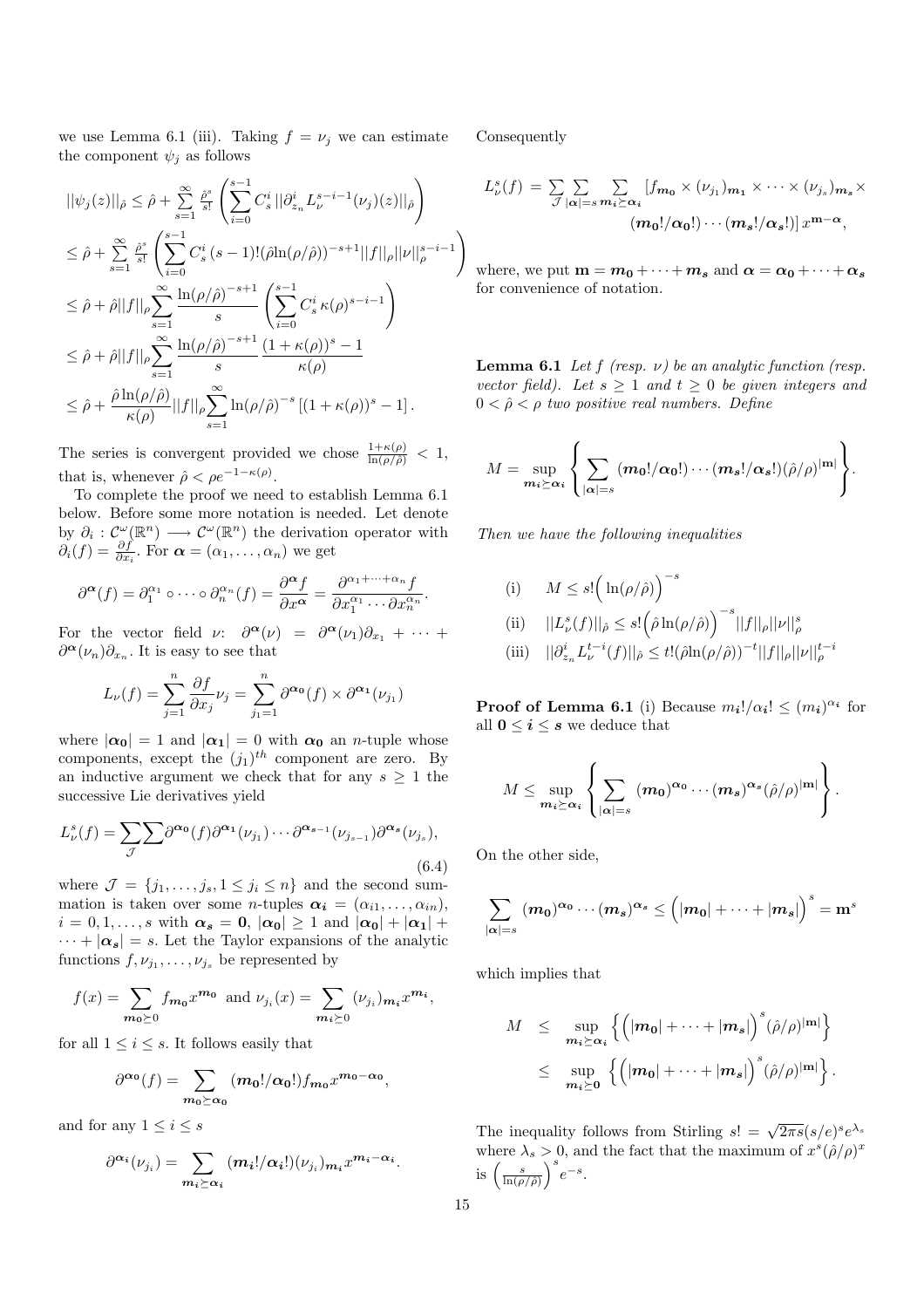(ii) For any  $0 < \hat{\rho} < \rho$  we have the following estimates

$$
||L_{\nu}^{s}(f)||_{\hat{\rho}} = \sum_{\mathcal{J}} \sum_{|\alpha|=s} \sum_{m_{i}\geq \alpha_{i}} [|f_{m_{0}}||(\nu_{j_{1}})_{m_{1}}| \cdots |(\nu_{j_{s}})_{m_{s}}| + \text{for } \text{first} \text{ for } \text{first} \text{ and } \text{first} \text{ and } \text{first} \text{ and } \text{first} \text{ and } \text{first} \text{ and } \text{first} \text{ and } \text{first} \text{ and } \text{first} \text{ and } \text{first} \text{ and } \text{first} \text{ and } \text{first} \text{ and } \text{first} \text{ and } \text{first} \text{ and } \text{first} \text{ and } \text{first} \text{ and } \text{first} \text{ and } \text{first} \text{ and } \text{first} \text{ and } \text{first} \text{ and } \text{first} \text{ and } \text{first} \text{ and } \text{first} \text{ and } \text{first} \text{ and } \text{first} \text{ and } \text{first} \text{ and } \text{first} \text{ and } \text{first} \text{ and } \text{first} \text{ and } \text{first} \text{ and } \text{first} \text{ and } \text{first} \text{ and } \text{first} \text{ and } \text{first} \text{ and } \text{first} \text{ and } \text{first} \text{ and } \text{first} \text{ and } \text{first} \text{ and } \text{first} \text{ and } \text{first} \text{ and } \text{first} \text{ and } \text{first} \text{ and } \text{first} \text{ and } \text{first} \text{ and } \text{first} \text{ and } \text{first} \text{ and } \text{first} \text{ and } \text{first} \text{ and } \text{first} \text{ and } \text{first} \text{ and } \text{first} \text{ and } \text{first} \text{ and } \text{first} \text{ and } \text{first} \text{ and } \text{first} \text{ and } \text{first} \text{ and } \text{first} \text{ and } \text{first} \text{ and } \text{first} \text{ and } \text{first} \text{ and } \text{first} \text{ and } \text{first} \text{ and } \text{first} \text{ and } \text{first} \text{ and } \text{first} \text{ and } \text{first} \text{ and } \text{
$$

Using item (i) above it follows that

$$
||L^s_\nu(f)||_{\hat{\rho}} \le s! \Big(\hat{\rho} \ln(\rho/\hat{\rho})\Big)^{-s} ||f||_\rho ||\nu||^s_\rho.
$$

Formula (6.3) follows directly if we replace s by  $s - 1$ , the vector field  $\nu$  by  $\sigma_k \nu$  and the function f by  $\sigma_k \nu_i$  taking into account that  $||f||_{\rho} \leq \kappa(\rho)$ .

(iii) Consider (6.4) where s is replaced by  $t - i$ , that is,

$$
L_{\nu}^{t-i}(f) = \sum_{\mathcal{J}} \sum \partial^{\alpha_0}(f) \partial^{\alpha_1}(\nu_{j_1}) \cdots \partial^{\alpha_{t-i}}(\nu_{j_{t-i}})
$$

with  $\alpha_{t-i} = 0$ ,  $|\alpha_0| > 1$  and

$$
|\alpha_0|+|\alpha_1|+\cdots+|\alpha_{t-i}|=t-i.
$$

Differentiating i times with respect to  $x_n$  we get

$$
\partial_{x_n}^i L^{t-i}_{\nu}(f) = \sum_{\mathcal{J}} \sum \partial^{\hat{\alpha}_0}(f) \partial^{\hat{\alpha}_1}(\nu_{j_1}) \cdots \partial^{\hat{\alpha}_{t-i}}(\nu_{j_{t-i}}) \quad (6.5)
$$

with  $|\hat{\alpha}_0| \geq 1$  and  $|\hat{\alpha}_0| + |\hat{\alpha}_1| + \cdots + |\hat{\alpha}_{t-i}| = t$ . Following the same steps in Lemma 6.1 (ii) we get  $||\partial_{x_n}^i L_{\nu}^{t-i}(f)||_{\hat{\rho}} \leq t!(\hat{\rho} \ln(\rho/\hat{\rho}))^{-t} ||f||_{\rho} ||\nu||_{\rho}^{t-i}$ . Notice that the power  $t - i$  on the last term is due to the fact there are  $t - i$  factors only that involve the components of the vector field  $\nu$ .

#### Conclusion

In this paper we provided algorithms allowing to compute (feedback) linearizing coordinates for single-input control systems. The algorithms are based on a successive rectification of one vector field at a time using explicit convergent power series of functions. The algorithms do not require an *a priori* checking of the (feedback) linearization conditions of Theorem 1.1 (which are usually very

hard). Indeed, at each step those conditions are replaced with the fact that the second derivative of a certain vecr field is zero (state linearization) or proportional to its first derivative with respect to the same variable (feedback case). Thus at each step, the previous system is transrmed into a new system who is a cascade between an fine lower dimensional system and a linear one (or feedback form) whose first variable acts as control input for the wer system. The extension of our results to the multiput case is in progress. We expect to apply the explicit lying of the flow box theorem to Frobénius theorem by finding coordinates that simultaneously rectify a given set vector fields. The algorithms will then be generalized multi-input systems.

#### eferences

 $|m_s|$ 

- [1] J. Alvarez-Gallegos, Nonlinear regulation of a Lorenz system by feedback linearization techniques, Dynamics & Control, (1994) 277-298.
- P. J. Antsaklis and A. N. Michel, *Linear Systems*, McGraw-Hill, (1997).
- . [3] A. Banaszuk, J. Hauser, Approximate feedback linearization: A homotopy operator approach, Proceedings of the American Control Conference, Baltimore, Maryland (1994), pp. 1690-1694.
- [4] R. W. Brockett, Feedback invariants for nonlinear systems, in Proc. IFAC Congress, Helsinski, 1978.
- [5] G. O. Guardabassi, S. M. Savaresi, Approximate linearization via feedback–an overview, Automatica vol 37(2001) pp. 1-15.
- [6] K. Guemghar, B. Srinivasan, D. Bonvin, Approximate inputoutput linearization of nonlinear systems using the observability normal form, European Conference Control (2003).
- [7] Q. Gong, W. Kang and I. M. Ross, A pseudospectral method for the optimial control of constrained feedback linearizable systems, IEEE Trans. Autom. Contr., 51(2006), pp. 1115-1129.
- [8] L. Guzzella, A. Isidori, On approximate linearization of nonlinear control systems, International Journal of Robust and Nonlinear Control vol 3(3) pp. 261-276.
- [9] J. Hauser, S. Sastry, P. Kokotovic, Nonlinear control via approximate input-output linearization: The ball and beam example, IEEE Trans. Autom. Contr., 37:3(1992), pp. 392-398.
- [10] M-T. Ho, Y-W. Tu, and H-S. Lin, Controlling a Ball and Wheel System using Full-State-Feedback Linearization: A Testbed for Nonlinear Control Design, in IEEE Control Systems magazine, October 2009, vol. 29(5) pp. 93-101.
- [11] L. R. Hunt and R. Su, Linear equivalents of nonlinear time varying systems, in Proceedings of Mathematical Theory of Networks & Systems, Santa Monica, CA, USA, (1981), pp. 119-123.
- [12] A. Isidori, Nonlinear Control Systems, 3rd ed., Springer, London, 1995.
- [13] B. Jakubczyk and W. Respondek, On linearization of control systems, Bull. Acad. Polon. Sci. Ser. Math., 28, (1980), pp. 517- 522.
- [14] T. Kailath, *Linear Systems*, Prentice Hall Information and System Sciences Series, USA, (1980).
- [15] W. Kang, Approximate linearization of nonlinear control systems, Systems & Control Letters Vol 23:1(1994), pp. 43-52.
- [16] A. J. Krener, On the equivalence of control systems and the linearization of nonlinear systems, SIAM Journal on Control, 11 (1973) pp. 670-676.
- [17] A. J. Krener, Approximate linearization by state feedback and coordinate change, Systems & Control Letters, vol 5(3), 1984, pp. 181-185.
- [18] M. Krstic, Feedback linearizability and explicit integrator forwarding controllers for classes of feedforward systems, in IEEE Trans. Automat. Control, 49, (2004), pp. 1668-1682.
- [19] M. Krstic, Explicit Forwarding Controllers-Beyond Linearizable Class, in Proceedings of the 2005 American Control Conference, Portland, Oregon, USA, (2005), pp. 3556-3561.